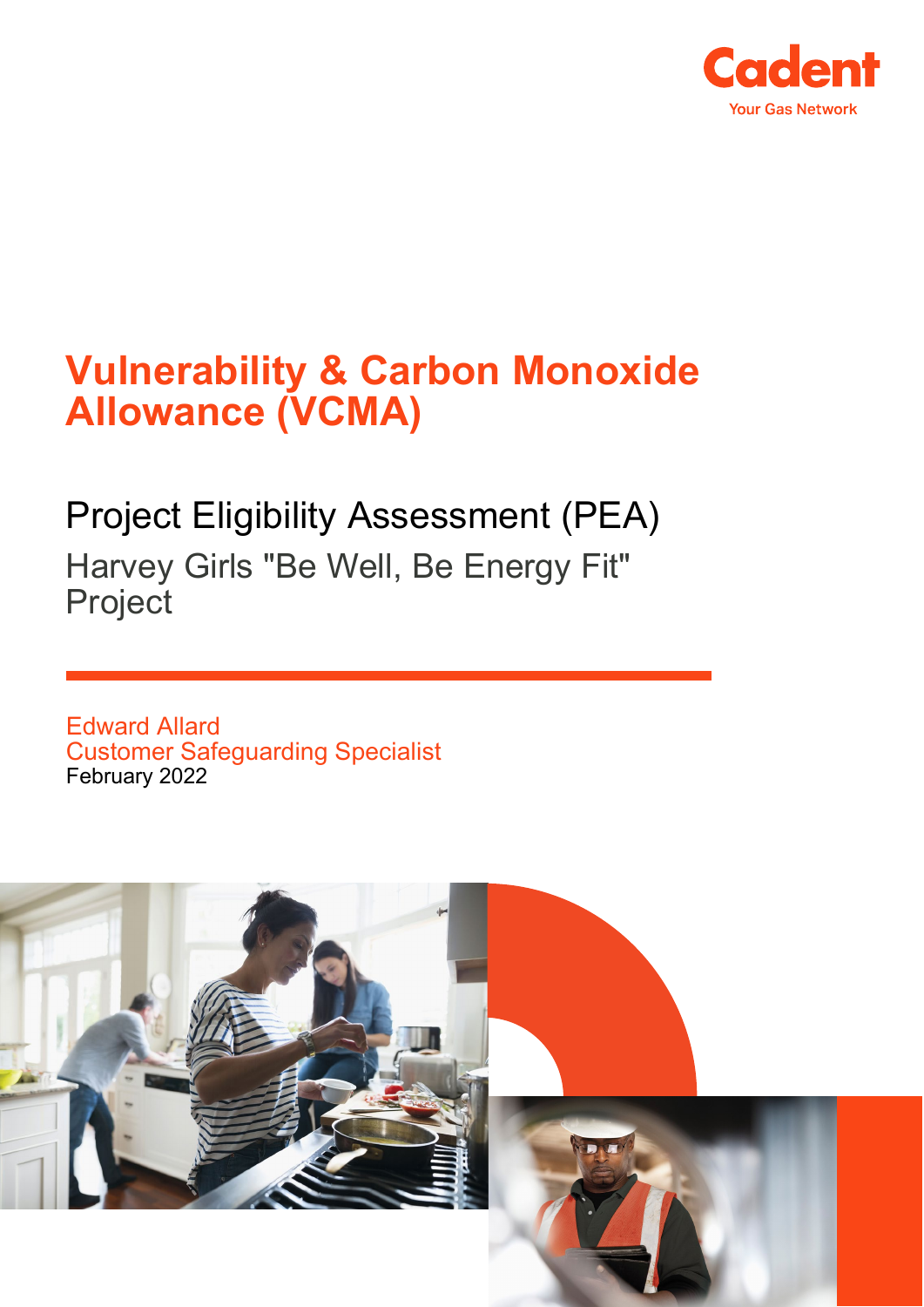

#### **Gas Network Vulnerability & Carbon Monoxide Allowance (VCMA) Governance Document - Project Eligibility Criteria**

#### **Section 1 - Eligibility criteria for company specific projects (other than condemned essential gas appliance repair and replacement)**

In order to qualify as a VCMA project, a project must:

| <b>VCMA Eligibility Criteria</b>                                                                                                                                                                                          | <b>Criteria Satisfied (Yes/No)</b> |
|---------------------------------------------------------------------------------------------------------------------------------------------------------------------------------------------------------------------------|------------------------------------|
| <b>a)</b> Have a positive, or forecasted positive Social Return on<br>Investment (SROI), including for the gas consumers<br>funding the VCMA project;                                                                     | <b>Yes</b>                         |
| b) Either:<br>Provide support to consumers in vulnerable<br>i.<br>situations, and relate to energy safeguarding, or<br>Provide awareness on the dangers of CO, or<br>ii.<br>iii.<br>Reduce the risk of harm caused by CO; | Yes                                |
| c) Have defined outcomes and the associated actions to<br>achieve these;                                                                                                                                                  | <b>Yes</b>                         |
| <b>d)</b> Go beyond activities that are funded through other price<br>control mechanism(s) or required through licence<br>obligations; and                                                                                | <b>Yes</b>                         |
| e) Not be delivered through other external funding sources<br>directly accessed by a GDN, including through other<br>government (national, devolved or local) funding.                                                    | Yes                                |
| Section 2 - Eligibility criteria for company specific essential gas appliance servicing,<br>repair and replacement projects                                                                                               |                                    |
| In order to qualify as a VCMA project, unsafe pipework and essential gas appliance servicing,<br>repair or replacement must meet the following criteria:                                                                  |                                    |
| a) A GDN has to isolate and condemn unsafe pipework or<br>an essential gas appliance following a supply<br>interruption or as part of its emergency service role;                                                         | <b>Yes</b>                         |
| b) The household cannot afford to service, repair or<br>replace the unsafe pipework or essential gas appliance;<br>and;                                                                                                   | <b>Yes</b>                         |
| c) Sufficient funding is not available from other sources<br>(including national, devolved or local government<br>funding) to fund the unsafe pipework or essential gas<br>appliance servicing, repair or replacement.    | <b>Yes</b>                         |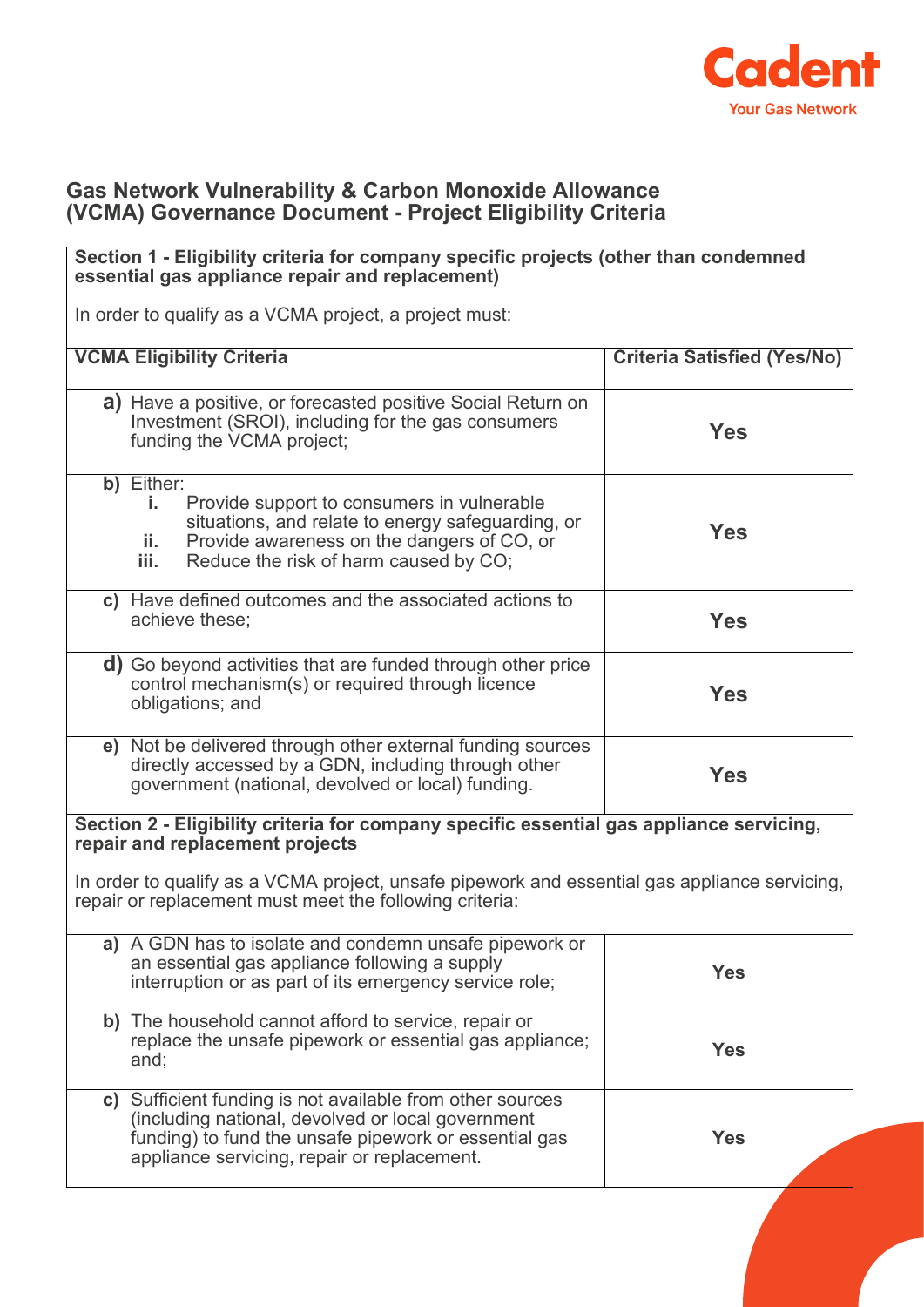

### **Section 3 - Eligibility criteria for collaborative VCMA projects**

In order to qualify as a collaborative VCMA project, a project must:

| a) Meet the above company specific and boiler repair<br>and replace (if applicable) project eligibility criteria; | N/A |
|-------------------------------------------------------------------------------------------------------------------|-----|
| b) Have the potential to benefit consumers on the<br>participating networks; and                                  | N/A |
| Involve two, or more, gas distribution companies.<br>C)                                                           | N/A |

#### **Gas Network Vulnerability and Carbon Monoxide Allowance (VCMA) Governance Document - Project Registration Table 2**

| <b>Information Required</b>                                | <b>Description</b>                                                                                                                                                                                    |
|------------------------------------------------------------|-------------------------------------------------------------------------------------------------------------------------------------------------------------------------------------------------------|
| <b>Project Title</b>                                       | Harvey Girls "Be Well, Be Energy Fit" Project                                                                                                                                                         |
| <b>Funding GDN(s)</b>                                      | Cadent Gas - Eastern Network                                                                                                                                                                          |
| Role of GDN(s)<br>*For Collaborative VCMA Projects<br>only | Not applicable - company specific project                                                                                                                                                             |
| <b>Date of PEA Submission</b>                              |                                                                                                                                                                                                       |
| <b>VCMA Project Contact Name, email</b><br>and Number      | Name: Phil Burrows,<br>Email: phil.m.burrows@cadentgas.com<br>Number: 07773 545451                                                                                                                    |
| <b>Total Cost (£k)</b>                                     | <b>Total Costs: £33,777.10</b><br>Partner Costs: £32,500<br>Slow Cooker Costs: £1,277.10                                                                                                              |
| <b>Total VCMA Funding Required (£k)</b>                    | £33,777.10                                                                                                                                                                                            |
| Problem(s)                                                 | <b>Fuel Poverty</b>                                                                                                                                                                                   |
|                                                            | There are links between levels of deprivation and<br>fuel poverty. Fuel poverty is a form of hardship<br>where households do not have the income required<br>to heat their home to an adequate level. |
|                                                            | On a national scale, <sup>1</sup> 2019 government sub-regional<br>fuel poverty data stated that 13.8% of English<br>households lived in fuel poverty.                                                 |
|                                                            | However, Burton Upon Trent reported significantly<br>higher levels of fuel poverty at a constituency level                                                                                            |

<span id="page-2-0"></span><sup>1</sup> https://www.gov.uk/government/statistics/sub-regional-fuel-poverty-data-2021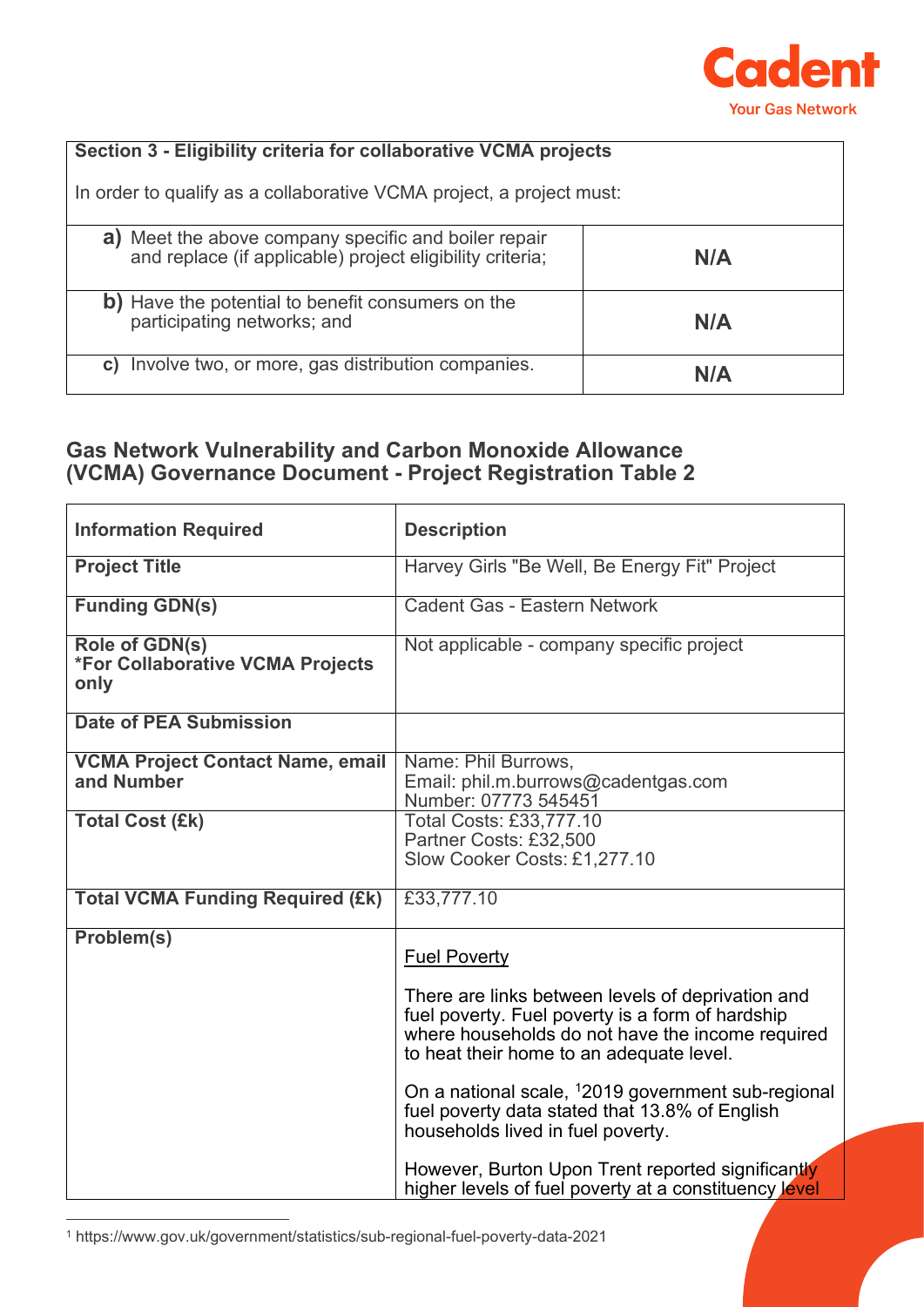

| when compared to the national average- 17%<br>$(7,762$ households).                                                                                                                                                                                                                                               |
|-------------------------------------------------------------------------------------------------------------------------------------------------------------------------------------------------------------------------------------------------------------------------------------------------------------------|
| The Harvey Girls "Be Well, Be Energy Fit" project<br>supports fuel poor households living in deprived<br>areas of East Staffordshire and Burton Upon Trent<br>by offering energy efficiency advice and income<br>maximisation services.                                                                           |
| <b>Fuel Poverty and Cold Related Illness</b>                                                                                                                                                                                                                                                                      |
| Due to being unable to afford the costs associated<br>with heating their home to a healthy temperature,<br>households living in fuel poverty have an increase<br>risk of developing cold related illness.                                                                                                         |
| Cold related illness ranges from influenza,<br>respiratory disease, and stroke, through to<br>contributing towards cold related deaths.                                                                                                                                                                           |
| A <sup>2</sup> Public Health England report published in 2020<br>stated that cold related deaths represent the biggest<br>source of winter mortality in England Wales, with an<br>average of approximately 35,000 excess winter<br>deaths each year.                                                              |
| $32017/2018$ data suggested that 16,890 excess<br>winter deaths in the UK were attributed to cold<br>housing conditions. Poor housing conditions, low<br>income and high fuel costs all play a factor in a<br>household's risk of experiencing fuel poverty.                                                      |
| The Harvey Girls "Be Well, Be Energy Fit" project<br>aims to reduce the risk of cold related illness in East<br>Staffordshire households, through offering a holistic<br>package of services including home energy advice<br>help with finances and budgeting and wider referrals<br>into local support services. |
| <b>Risk of Exposure to Carbon Monoxide and Levels of</b><br>Deprivation                                                                                                                                                                                                                                           |
| Around 430 people living in the UK die from carbon<br>monoxide poisoning each year. An additional 54,000<br>people attend accident and emergency each year<br>as a result of carbon monoxide and 200 people are<br>left hospitalised.                                                                             |

<span id="page-3-0"></span><sup>2</sup> https://www.gov.uk/government/publications/health-matters-cold-weather-and-covid-

<sup>19/</sup>health-matters-cold-weather-and-covid-19

<span id="page-3-1"></span><sup>3</sup> https://www.e3g.org/news/media-room/17000-people-in-the-uk-died-last-winter-due-to-coldhousing

<span id="page-3-2"></span><sup>4</sup> <http://www.co-gassafety.co.uk/wp-content/uploads/2019/01/Statistics-sheet-presspack-Jan-2019-18.01.19.pdf>

<span id="page-3-3"></span>[<sup>5</sup>https://assets.publishing.service.gov.uk/government/uploads/system/uploads/attachment\\_data/file/260211/Carbon\\_Monoxide\\_Letter\\_2013\\_FinalforPub.pdf](https://assets.publishing.service.gov.uk/government/uploads/system/uploads/attachment_data/file/260211/Carbon_Monoxide_Letter_2013_FinalforPub.pdf)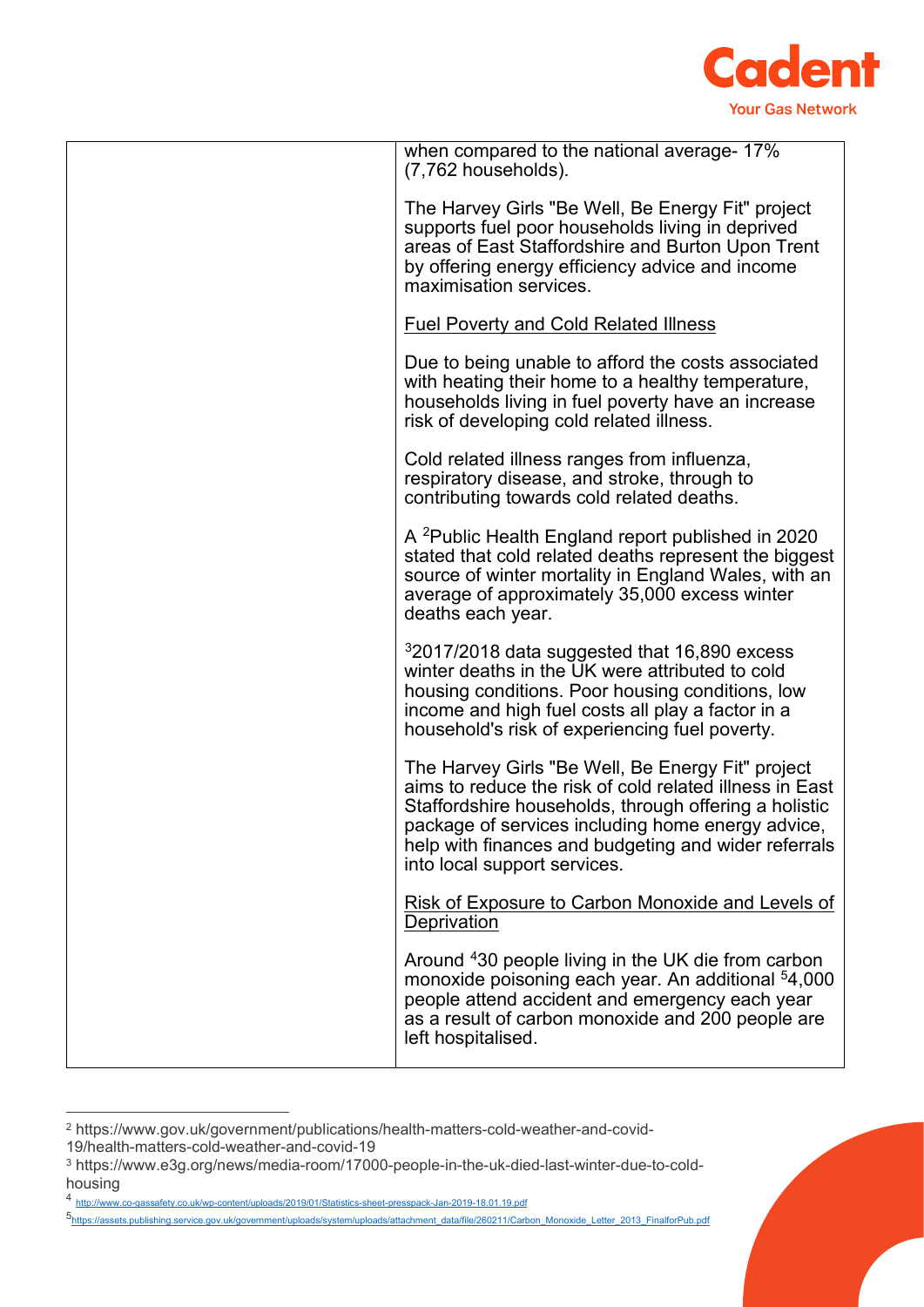

|                             | Issues such as fuel poverty and high household<br>debt can influence a customer's risk of exposure to<br>the dangers of carbon monoxide. An unavailability<br>of household income can mean that many<br>customers do not have the means to regularly<br>service their gas appliances and/or purchase<br>audible carbon monoxide alarms.<br>This project aims to tackle this issue by offering gas<br>safety checks on appliances owned by customers<br>who do not have the financial means to participate<br>in the market. Cadent engineers will first attend the<br>properties of customers to isolate or condemn<br>unsafe appliances that have not been<br>serviced/checked for safety historically. Cadent will<br>then conduct a second visit where an upskilled<br>engineer will check the appliance for safety, making<br>referrals into other VCMA funded projects in the<br>event of further repairs/replacements being<br>required. |
|-----------------------------|------------------------------------------------------------------------------------------------------------------------------------------------------------------------------------------------------------------------------------------------------------------------------------------------------------------------------------------------------------------------------------------------------------------------------------------------------------------------------------------------------------------------------------------------------------------------------------------------------------------------------------------------------------------------------------------------------------------------------------------------------------------------------------------------------------------------------------------------------------------------------------------------------------------------------------------------|
| <b>Scope and Objectives</b> | <b>Project Scope</b>                                                                                                                                                                                                                                                                                                                                                                                                                                                                                                                                                                                                                                                                                                                                                                                                                                                                                                                           |
|                             | Cadent will provide Harvey Girls with £33,777.10 of<br>VCMA funding to enable the delivery of an initial 12-<br>month vulnerability project.                                                                                                                                                                                                                                                                                                                                                                                                                                                                                                                                                                                                                                                                                                                                                                                                   |
|                             | The funding has been utilised by Harvey Girls to<br>deliver the following services:                                                                                                                                                                                                                                                                                                                                                                                                                                                                                                                                                                                                                                                                                                                                                                                                                                                            |
|                             | 150 local families living in a range of housing<br>tenures have been supported with:                                                                                                                                                                                                                                                                                                                                                                                                                                                                                                                                                                                                                                                                                                                                                                                                                                                           |
|                             | Information on gas safety and carbon<br>$\circ$<br>monoxide education. This will increase<br>project families awareness on the<br>signs, symptoms, and preventative<br>actions when they suspect CO.                                                                                                                                                                                                                                                                                                                                                                                                                                                                                                                                                                                                                                                                                                                                           |
|                             | The installation of audible carbon<br>$\circ$<br>monoxide alarms; This will offer<br>families living in financial hardship the<br>means to access an alarm, ensuring<br>that they remain safe.                                                                                                                                                                                                                                                                                                                                                                                                                                                                                                                                                                                                                                                                                                                                                 |
|                             | The offering of in person home energy<br>$\circ$<br>efficiency advice on topics such as:<br>efficient use of appliances and<br>behaviours, effective use of heating<br>and hot water controls and claiming<br>the Warm Homes Discount. Energy<br>usage and property efficiency are<br>factors in a home experiencing fuel<br>poverty. Offering families advice on<br>how to use their energy more<br>efficiently will allow them to better<br>manage their fuel bills.                                                                                                                                                                                                                                                                                                                                                                                                                                                                         |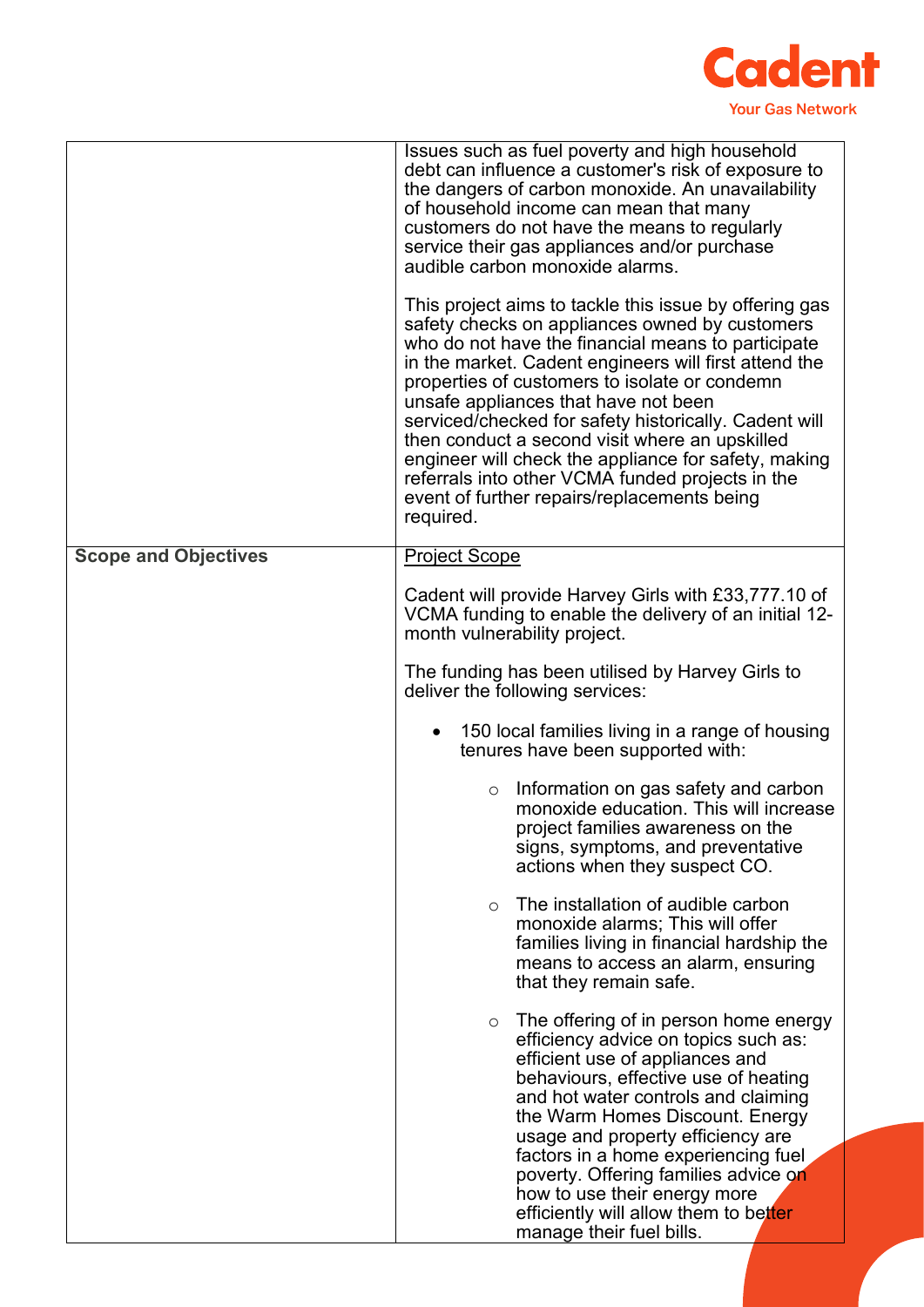

| <b>Registration to the Priority Services</b><br>$\circ$<br>Register. This will offer PSR-eligible<br>customers vital, tailored support when<br>dealing with their utility providers (e.g.<br>reduced stress during an outage).                                                                                                                                                           |
|------------------------------------------------------------------------------------------------------------------------------------------------------------------------------------------------------------------------------------------------------------------------------------------------------------------------------------------------------------------------------------------|
| $\circ$ The maximising of household income<br>through conducting benefit entitlement<br>checks and claims support. Household<br>income plays an important role in a<br>family's risk of experiencing fuel<br>poverty. Benefit entitlement checks<br>and claims support will help ensure<br>that customers are receiving all of the<br>financial assistance that they are<br>entitled to. |
| 25 households with unsafe gas appliances<br>have been supported with free gas appliance<br>safety checks. This will be offered to<br>households that do not have the financial<br>means to independently commission a gas<br>safe registered engineer and will ensure that<br>fuel poor households remain on supply and<br>protected from exposure to the dangers of<br>carbon monoxide. |
| 50 households have received practical<br>support on the use of slow cookers, as well<br>information on the health, financial and<br>efficiency benefits. This service will offer<br>families a more affordable and efficient<br>means of cooking, allowing them to allocate<br>more of their fuel expenditure to space<br>heating                                                        |
| The project aims to reach approximately 480 people<br>over the initial 12-month duration of the project. This<br>total reach will be divided into:                                                                                                                                                                                                                                       |
| *360 people across 150 households<br>supported with safety, energy efficiency<br>and/or income maximisation advice via<br>Harvey Girls home visits. *60 individuals from<br>within this group will also receive gas<br>appliance safety checks.                                                                                                                                          |
| *120 people across 50 households supported<br>with practical advice on slow cooking.                                                                                                                                                                                                                                                                                                     |
| *NB: The average household size in the UK is $62.4$<br>people.                                                                                                                                                                                                                                                                                                                           |

<span id="page-5-0"></span><sup>6</sup> <https://www.ons.gov.uk/peoplepopulationandcommunity/birthsdeathsandmarriages/families/bulletins/familiesandhouseholds/2016>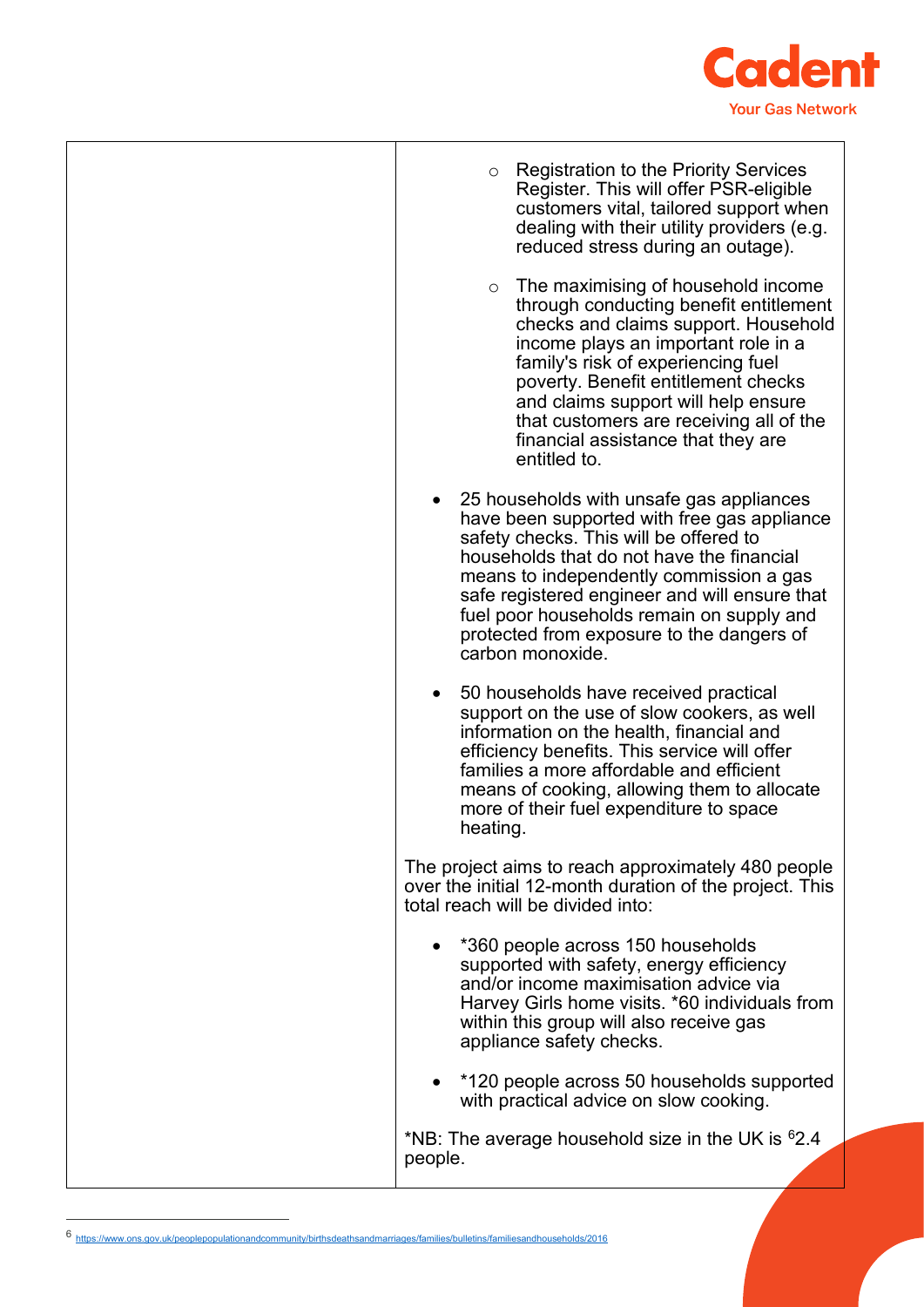

|                                                                   | <b>Project Objectives</b>                                                                                                                                                                                                                                                       |
|-------------------------------------------------------------------|---------------------------------------------------------------------------------------------------------------------------------------------------------------------------------------------------------------------------------------------------------------------------------|
|                                                                   | The Harvey Girls "Be Well, Be Energy Fit" Project<br>contains a series of objectives that success will be<br>measured:                                                                                                                                                          |
|                                                                   | A positive social return on investment is<br>generated - see the below relevant section<br>for more details.                                                                                                                                                                    |
|                                                                   | Approximately 150 households are supported<br>$\bullet$<br>with the issuing of carbon monoxide alarms<br>and education.                                                                                                                                                         |
|                                                                   | Approximately 150 households are supported<br>with in-home energy efficiency.                                                                                                                                                                                                   |
|                                                                   | Approximately 150 households are assisted<br>with income maximisation services and<br>claiming of the Warm Homes Discount.                                                                                                                                                      |
|                                                                   | Approximately 150 households will be<br>$\bullet$<br>supported with registration to the priority<br>services register.                                                                                                                                                          |
|                                                                   | • 50 households are helped with practical<br>support on slow cooking, helping them to<br>understand the potential health, efficiency,<br>and financial benefits.                                                                                                                |
|                                                                   | 25 households are supported with a free gas<br>$\bullet$<br>safety check on appliances that have been<br>identified as unsafe and isolated/condemned<br>by a Cadent engineer.                                                                                                   |
|                                                                   | To offer wider support with issues such as<br>housing, debt, general poverty and health<br>through signposting and Harvey Girls referral<br>networks                                                                                                                            |
| <b>Why the Project is Being Funded</b><br><b>Through the VCMA</b> | Cadent believe that this project meets all the<br>required VCMA eligibility criteria.                                                                                                                                                                                           |
|                                                                   | A. The project is forecasted to have a<br>positive SROI. Please see the relevant<br>section for more information.<br>We believe this project has the deliverables<br>necessary to create a positive social return<br>on investment - see the below section for<br>more details. |
|                                                                   | <b>B.</b> The project will either:                                                                                                                                                                                                                                              |
|                                                                   | i.<br>Provide support to consumers in<br>vulnerable situations, and relate to energy<br>safeguarding, or                                                                                                                                                                        |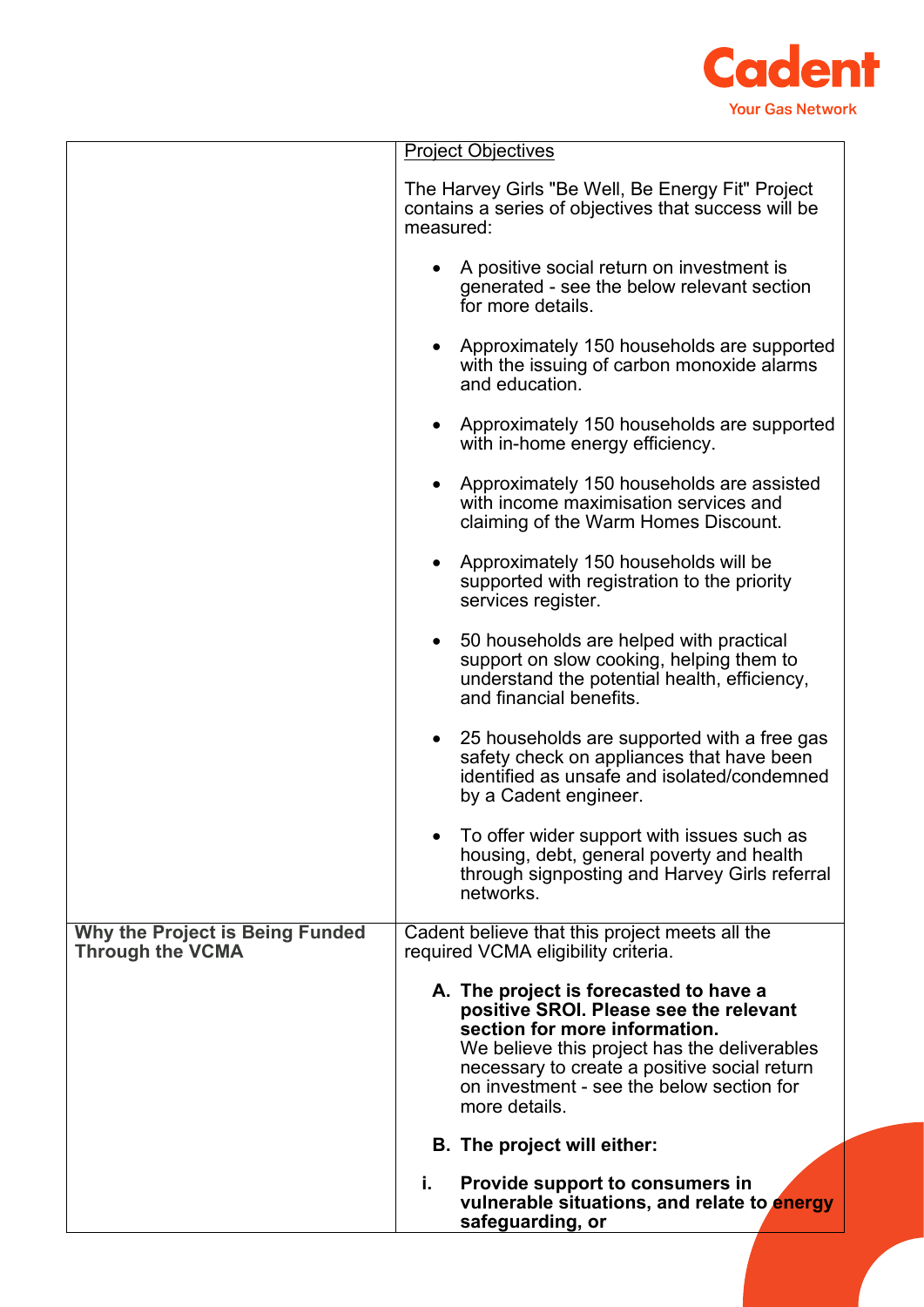

|                                                           | ΪĪ.      | Provide awareness on the dangers of CO,                                                                                                                                                                                                                                                                                                                                                                                                                                                                                                               |
|-----------------------------------------------------------|----------|-------------------------------------------------------------------------------------------------------------------------------------------------------------------------------------------------------------------------------------------------------------------------------------------------------------------------------------------------------------------------------------------------------------------------------------------------------------------------------------------------------------------------------------------------------|
|                                                           | iii.     | or<br>Reduce the risk of harm caused by CO<br>The project will provide support to customers<br>living in vulnerable situations through energy<br>efficiency advice/income maximisation. The<br>project will also offer customers education on<br>the dangers of CO and issue audible alarms<br>to particularly at-risk households. Finally, the<br>project will reduce the risk of harm caused by<br>CO through offering free safety checks on<br>unsafe appliances that have not been<br>historically serviced by a gas safe registered<br>engineer. |
|                                                           |          | C. The project has defined outcomes and the<br>associated actions to achieve them.<br>This project has clearly defined outcomes<br>and associated outcomes, the meeting of<br>which will quantify success. Further<br>information on the project's outcomes and<br>associated actions can be found in the<br>relevant section below.                                                                                                                                                                                                                  |
|                                                           |          | D. The project goes beyond the activities<br>funded through other price control<br>mechanisms or required by licence<br>obligations.<br>The method in which energy efficiency, gas<br>safety and income maximisation advice is<br>issued to families on this project is innovative<br>and goes beyond BAU. Additionally, the offer<br>of a free gas appliance safety check<br>conducted by an upskilled Cadent engineer<br>is a first for the VCMA and business as a<br>whole.                                                                        |
|                                                           |          | E. Not be delivered through other external<br>funding sources directly accessed by a<br>GDN, including through other government<br>(national, devolved, or local) funding.<br>This project will be delivered solely through<br>Cadent's VCMA funding.                                                                                                                                                                                                                                                                                                 |
| <b>Evidence of Stakeholder/Customer</b><br><b>Support</b> | poverty. | Cadent's <sup>7</sup> independent customer engagement<br>group report for its RIIO-GD2 business plans<br>contains feedback on a variety of proposals,<br>including Cadent's ambitions for tackling fuel                                                                                                                                                                                                                                                                                                                                               |
|                                                           |          | The report supported Cadent's holistic approach to<br>tackling fuel poverty, whereby a household is<br>supported with a combination of services/advice.                                                                                                                                                                                                                                                                                                                                                                                               |

<span id="page-7-0"></span><sup>7</sup> https://cadentgas.com/nggdwsdev/media/Downloads/business-plan/Cadent-CEG-reportwith-appendices.pdf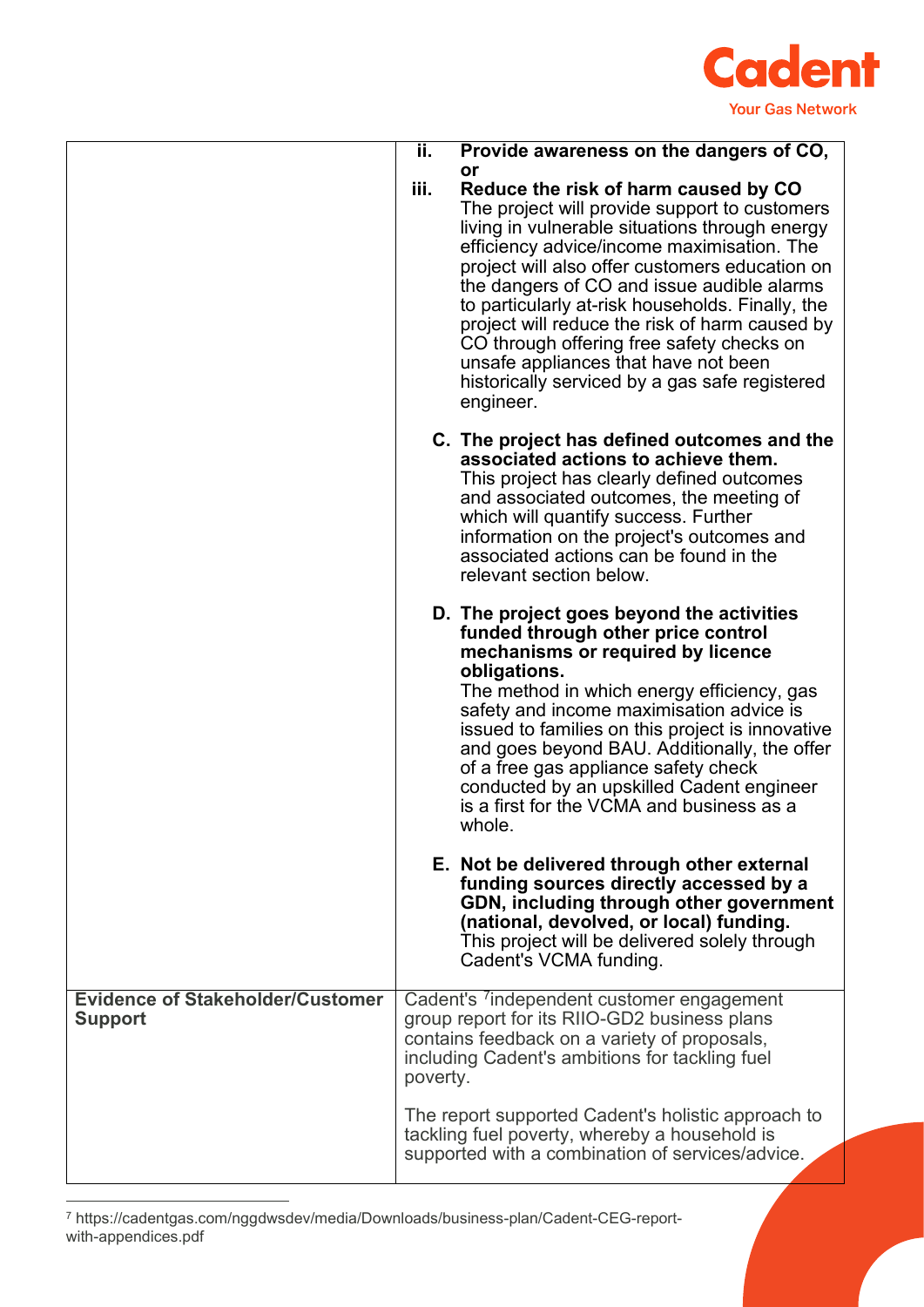

|                                                                    | The CEG recognised the need for a holistic<br>approach that supports a household with its fuel<br>prices (FPNES), energy efficiency (advice/repair<br>and replacement) and household income (income<br>maximisation).                                                                                                                                                                                                                        |
|--------------------------------------------------------------------|----------------------------------------------------------------------------------------------------------------------------------------------------------------------------------------------------------------------------------------------------------------------------------------------------------------------------------------------------------------------------------------------------------------------------------------------|
|                                                                    | The Harvey Girls "Be Well, Be Energy Fit" Project<br>adopts this holistic approach by offering families<br>support with home energy efficiency, income<br>maximisation and wider referrals to health partners.<br>Additionally, the project also offers families a means<br>of reducing their risk of exposure to the dangers of<br>carbon monoxide through the installation of audible<br>alarms and the checking of appliances for safety. |
|                                                                    | Local stakeholders have also supported the delivery<br>of the "Be Well, Be Energy Fit" Project in East<br>Staffordshire.                                                                                                                                                                                                                                                                                                                     |
|                                                                    | East Staffordshire Family Support Service chief<br>executive Ian North stated:                                                                                                                                                                                                                                                                                                                                                               |
|                                                                    | "As we approach winter, this is a crucial time for<br>many families who may be concerned about the<br>costs of keeping their home warm. Our charity<br>believes that a warm, safe home environment helps<br>to form the foundation of a secure, happy, and<br>healthy family home. Where the whole family are<br>safe and supported, children have the best start in<br>life."                                                               |
|                                                                    | Focussing on stakeholder/customer support for<br>carbon monoxide safety initiatives, Cadent's RIIO-<br>GD2 business plan formations requested feedback<br>from employees. Staff were asked to select an area<br>of focus from a wide-ranging list that Cadent should<br>prioritise in the new price control.                                                                                                                                 |
|                                                                    | Our employees highlighted the importance of CO<br>awareness, ranking this as the fifth-highest priority<br>out of a wide-ranging list. (4.43 out of<br>5). Our employees come from a wide range of<br>communities and demographics from across the<br>country, and it is clear that CO safety is a priority for<br>all.                                                                                                                      |
| <b>Information Required</b>                                        | <b>Description</b>                                                                                                                                                                                                                                                                                                                                                                                                                           |
| <b>Outcomes, Associated Actions and</b><br><b>Success Criteria</b> | <b>Project Outcomes</b>                                                                                                                                                                                                                                                                                                                                                                                                                      |
|                                                                    | The VCMA project will be delivered in partnership<br>with East Staffordshire based charity Harvey Girls<br>and aims to support approximately 480 people with<br>home energy, income, and safety issues over the<br>project's initial 12-month duration.                                                                                                                                                                                      |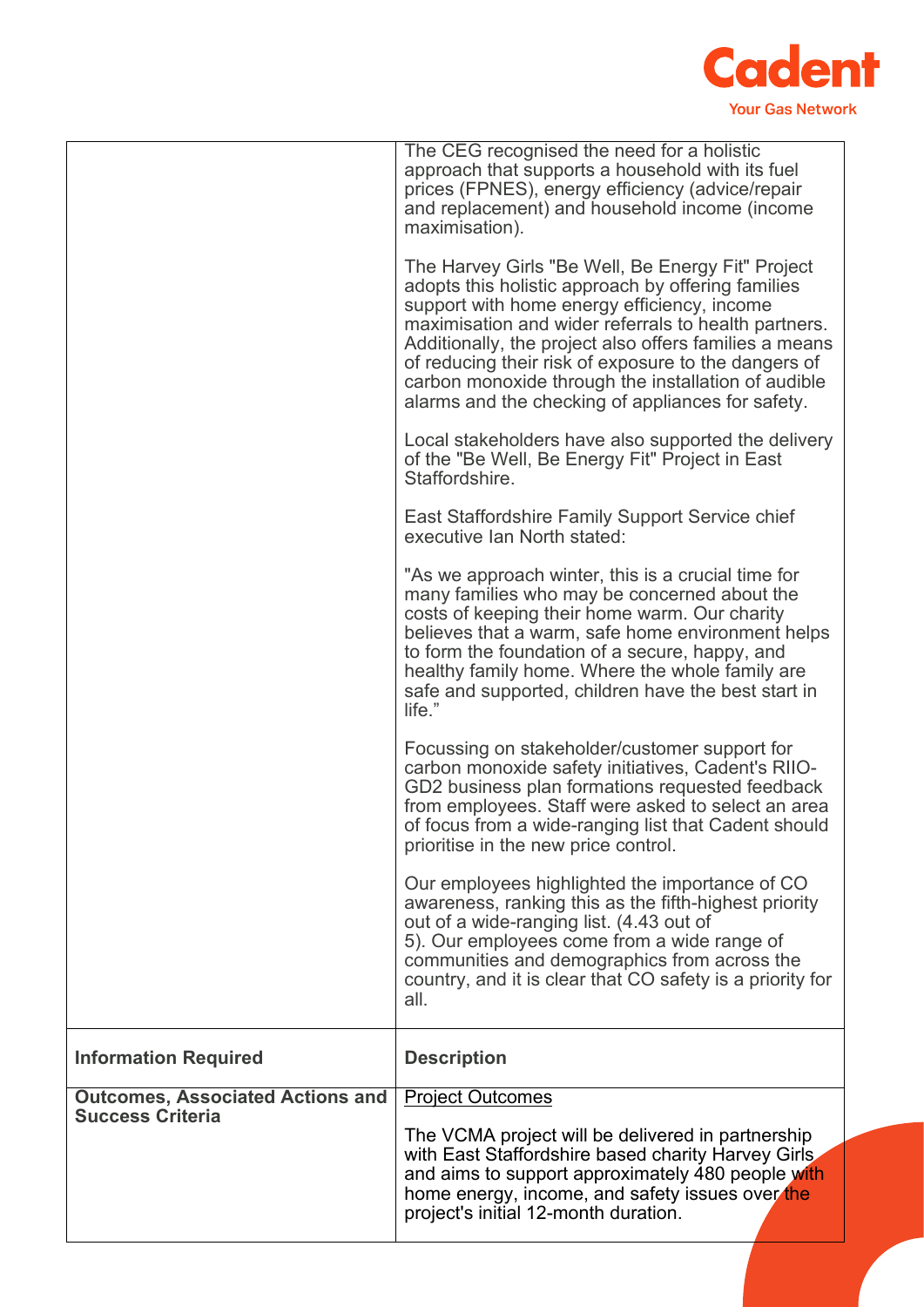

| The "Be Well, Be Energy Fit" Project aims to<br>achieve the following outcomes:                                                                                                                                                                                                                                                                                                        |
|----------------------------------------------------------------------------------------------------------------------------------------------------------------------------------------------------------------------------------------------------------------------------------------------------------------------------------------------------------------------------------------|
| Provide advice to customers on numerous<br>topics including benefit entitlement checks,<br>energy advice, income maximisation, carbon<br>monoxide education and wider health and<br>wellbeing support.                                                                                                                                                                                 |
| Provide slow cooking classes to local families<br>to promote the potential affordability,<br>efficiency, and health benefits.                                                                                                                                                                                                                                                          |
| Provide families with fully funded safety<br>checks on dangerous appliances that have<br>not been serviced for a number of years due<br>to the household's inability to afford the<br>service.                                                                                                                                                                                         |
| Provide families with awareness and a<br>means of registering to the priority services<br>register.                                                                                                                                                                                                                                                                                    |
| <b>Associated Actions</b>                                                                                                                                                                                                                                                                                                                                                              |
| Cadent's VCMA contribution will be used to<br>principally fund a team of Harvey Girls<br>support workers. This team will conduct<br>home visits to Harvey Girls clients that live in<br>areas of fuel poverty and are experiencing<br>financial hardship.                                                                                                                              |
| Harvey Girls support workers will form and<br>maintain relationships with local families,<br>building trust to effectively deliver a range of<br>support. This support includes energy<br>efficiency advice, benefits entitlement<br>checks, income maximisation, carbon<br>monoxide education and assistance with<br>wider issues such as housing, welfare,<br>education, and health. |
| Harvey Girls will report instances of unsafe<br>appliances and gas emergencies through the<br>National Gas Emergency helpline, resulting<br>in a Cadent engineer attending to make safe<br>and trigger the gas safety check process.                                                                                                                                                   |
| Cadent's upskilled engineers will attend<br>referred properties and conduct safety<br>checks on dangerous gas appliances.<br>Onward referrals will then be made in<br>scenarios where further repair/replace works<br>are required.                                                                                                                                                    |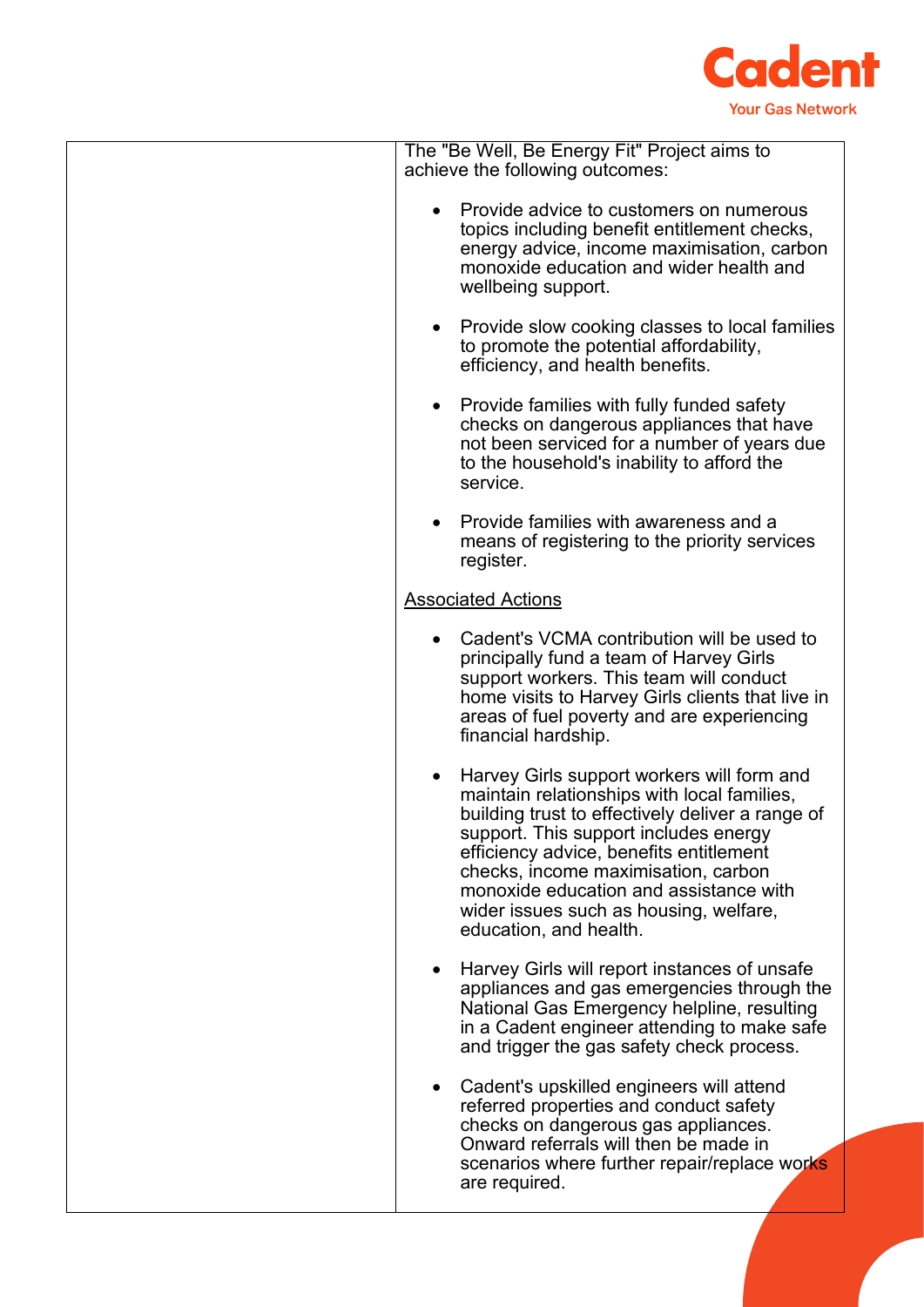

| Harvey Girls will coordinate the delivery of<br>$\bullet$<br>slow cooking classes to client families who<br>stand to benefit from support with energy<br>efficiency and financial savings advice.                                                                                                                                                                                               |
|-------------------------------------------------------------------------------------------------------------------------------------------------------------------------------------------------------------------------------------------------------------------------------------------------------------------------------------------------------------------------------------------------|
| Cadent will provide Harvey Girls staff with<br>$\bullet$<br>awareness on the priority services register<br>and information on the process for<br>registration.                                                                                                                                                                                                                                  |
| Success criteria                                                                                                                                                                                                                                                                                                                                                                                |
| The success of the project will be evaluated against<br>the meeting of the project's objectives. These<br>objectives include:                                                                                                                                                                                                                                                                   |
| 1. The project will reach approximately 460<br>people over the course of the initial 12-month<br>duration.                                                                                                                                                                                                                                                                                      |
| 2. 360 customers will receive a home visit from<br>a Harvey Girls support worker. Clients will be<br>offered assistance on a number of topics as<br>part of the home visits, including energy<br>efficiency advice, benefit entitlement checks,<br>income maximisation and carbon monoxide<br>education. Clients will also receive free<br>audible carbon monoxide alarms where<br>appropriate. |
| 3. 25 properties (60 individuals with 2.4<br>multiplier applied) will be the beneficiaries of<br>free safety checks on their unsafe gas<br>appliances that have not been serviced in<br>several years. Households will be selected in<br>part due to their ability to afford to<br>commission a gas safe registered engineer<br>through their own financial means.                              |
| 4. 50 households (120 individuals with 2.4<br>multiplier applied) will receive practical<br>support with slow cooking. These clients will<br>also be issued with information on the<br>potential financial, efficiency and health<br>benefits of slow cooking.                                                                                                                                  |
| 5. Approximately 150 households will receive<br>awareness and a means of registering to the<br>priority services register.                                                                                                                                                                                                                                                                      |
| As well as aiming to reach a target number of<br>customers, Cadent and Harvey Girls will review the<br>qualitative benefits/indicators of the project as part<br>of the final evaluation.                                                                                                                                                                                                       |
| Meeting of the below indicators will help Cadent<br>determine the success of the project:                                                                                                                                                                                                                                                                                                       |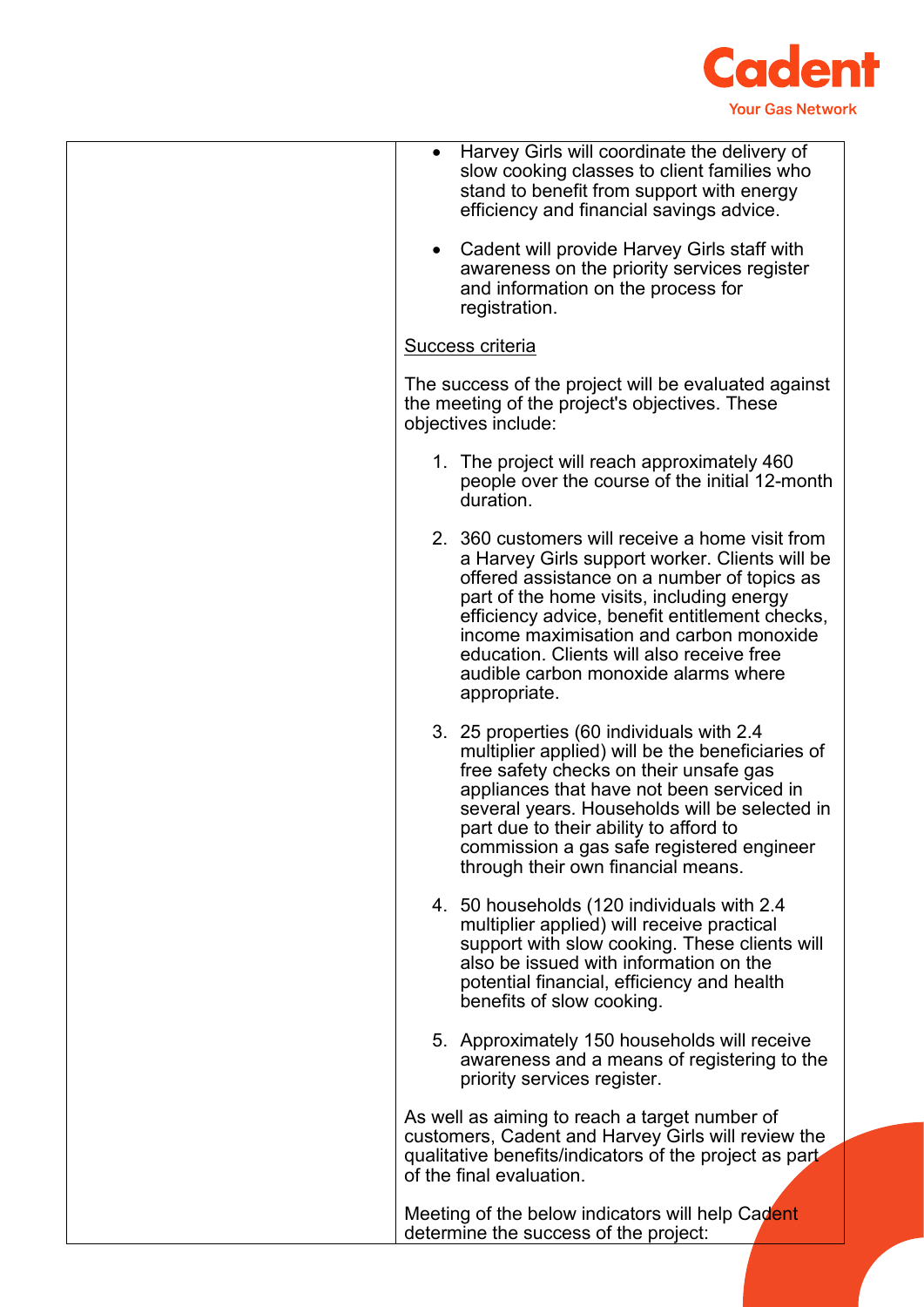

|                                                              | Customers will realise increases in<br>household income through ensuring that they<br>are claiming the benefits that they are<br>entitled to.<br>Customers will report a decrease in anxiety<br>$\bullet$<br>and stress due to receiving support with<br>home energy, financial and wider issues.<br>Customers will also report reduced levels of                                  |
|--------------------------------------------------------------|------------------------------------------------------------------------------------------------------------------------------------------------------------------------------------------------------------------------------------------------------------------------------------------------------------------------------------------------------------------------------------|
|                                                              | anxiety due to receiving the support on offer<br>through priority service register registration.<br>• Customers will be able to utilise slow cooking<br>to make affordable and healthy meals whilst                                                                                                                                                                                |
|                                                              | reducing their energy and food bills.                                                                                                                                                                                                                                                                                                                                              |
|                                                              | Households will report an increased<br>$\bullet$<br>awareness of the dangers of carbon<br>monoxide and an increased feeling of safety<br>at home.                                                                                                                                                                                                                                  |
|                                                              | Customers will report increased feelings of<br>$\bullet$<br>control and an improvement in knowledge on<br>home energy efficiency techniques.                                                                                                                                                                                                                                       |
|                                                              | Households will report feelings of increased<br>$\bullet$<br>comfort and safety at home due to receiving<br>support with free gas appliance safety<br>checks.                                                                                                                                                                                                                      |
| <b>Project Partners and Third Parties</b><br><b>Involved</b> | Harvey Girls - an East Staffordshire based family<br>support charity.                                                                                                                                                                                                                                                                                                              |
| <b>Potential for New Learning</b>                            | The main piece of learning that this project offers is<br>around the success of utilising Cadent's own field<br>force to perform Services Beyond the Meter.                                                                                                                                                                                                                        |
|                                                              | Historically, Cadent engineers have solely made<br>customers' gas installations safe, irrespective of<br>their vulnerability and financial means to afford 3rd<br>party investigations and repairs.                                                                                                                                                                                |
|                                                              | Cadent has used a portion of its VCMA funding to<br>trial an approach whereby engineers are upskilled<br>to be able to work on appliances/pipework beyond<br>the meter.                                                                                                                                                                                                            |
|                                                              | As well as offering this service to customers in<br>vulnerable situations identified through Cadent's<br>own reactive work, this project tests a model where<br>partners inform Cadent of dangerous situations that<br>warrant an emergency visit. Cadent engineers will<br>first attend and isolate or condemn an appliance(s),<br>before conducting gas appliance safety checks. |
|                                                              |                                                                                                                                                                                                                                                                                                                                                                                    |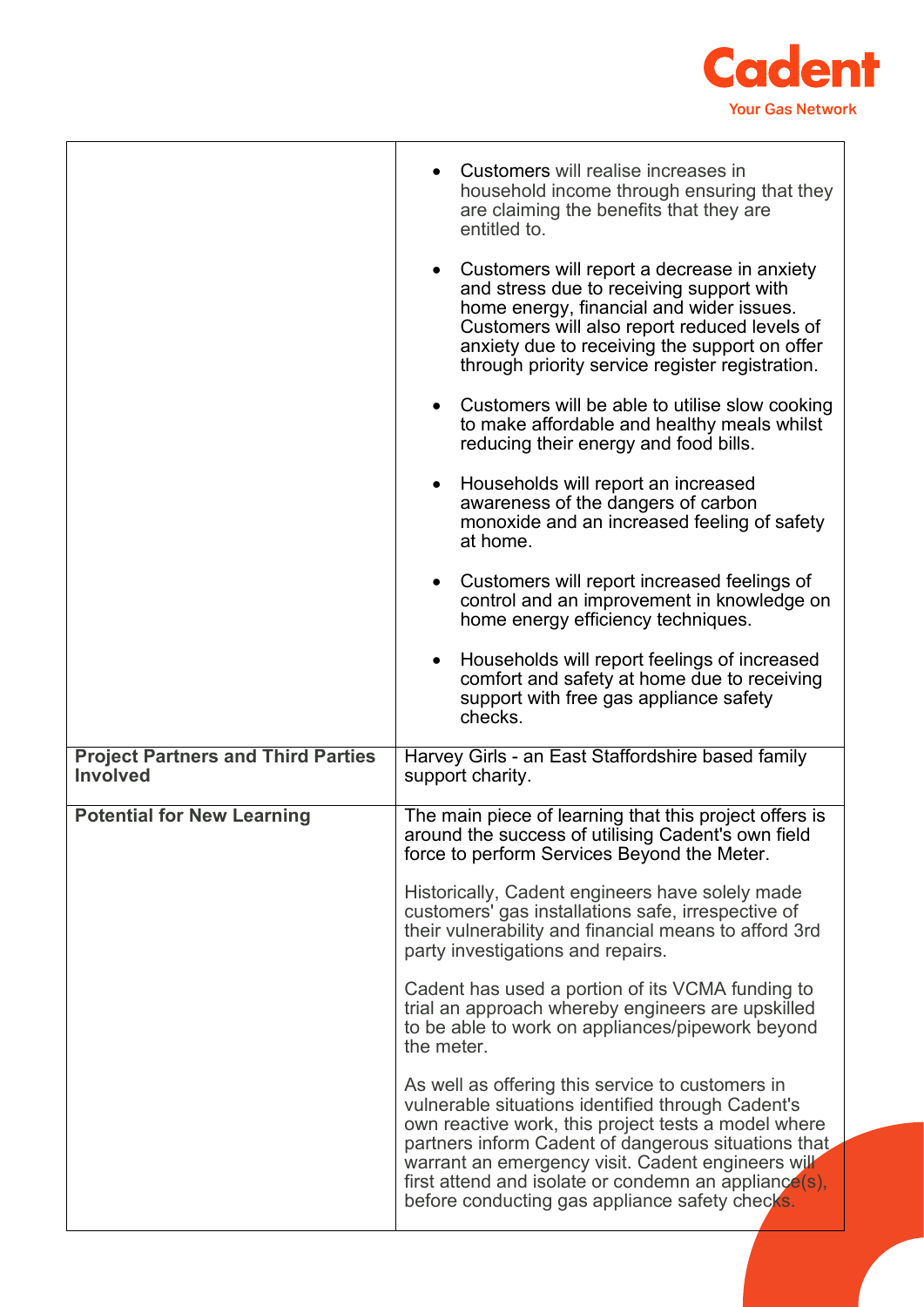

|                                                              | Cadent has previously utilised a partner to perform<br>services such as gas appliance safety checks,<br>repairs, and replacements. This approach has<br>delivered success. However, we believe that the<br>upskilling of Cadent's workforce to be able to offer<br>Services Beyond the Meter provides a number of<br>advantages including:                                                                                                                                   |
|--------------------------------------------------------------|------------------------------------------------------------------------------------------------------------------------------------------------------------------------------------------------------------------------------------------------------------------------------------------------------------------------------------------------------------------------------------------------------------------------------------------------------------------------------|
|                                                              | Making every contact count. Early pilots of<br>Cadent-delivered Services Beyond the Meter<br>have restored customer's gas supplies in<br>shorter lead times versus third party<br>delivered services.                                                                                                                                                                                                                                                                        |
|                                                              | Customer journey. Many customers<br>$\bullet$<br>(particularly customers in vulnerable<br>situations) are not aware of the dynamic and<br>areas of responsibility pre and post ECV. An<br>approach whereby Cadent refers externally<br>to partners to deliver Services Beyond the<br>Meter further exacerbates this confusion.<br>Contrastingly, Service Beyond the Meter<br>delivered by a consistent provider (Cadent)<br>offer households a smoother customer<br>journey. |
|                                                              | More effective spend of VCMA. Initial trials of<br>$\bullet$<br>Cadent-delivered Services Beyond the Meter<br>have demonstrated efficiencies and cost<br>savings when compared to externally<br>delivered Services Beyond the Meter.                                                                                                                                                                                                                                         |
|                                                              | The opportunity to further test the delivery model<br>using Cadent engineers will offer learning on the<br>consistency of the above advantages over a 12-<br>month project.                                                                                                                                                                                                                                                                                                  |
| <b>Scale of VCMA Project and SROI</b><br><b>Calculations</b> | <b>Scale of VCMA Project</b>                                                                                                                                                                                                                                                                                                                                                                                                                                                 |
|                                                              | The Harvey Girls "Be Well, Be Energy Fit" Project<br>will deliver support for an initial 12-month duration.<br>The project will focus on the provision of advice and<br>safety checks to approximately 480 customers.                                                                                                                                                                                                                                                        |
|                                                              | This total reach will be divided between:                                                                                                                                                                                                                                                                                                                                                                                                                                    |
|                                                              | 150 households (360 individuals with 2.4<br>multiplier applied) will receive a home visit<br>from a Harvey Girls support worker.                                                                                                                                                                                                                                                                                                                                             |
|                                                              | From this customer group, 25 households<br>$\bullet$<br>(60 individuals with 2.4 multiplier applied) will<br>receive support through free safety checks<br>on dangerous gas appliances that have been<br>isolated/condemned by a Cadent engineer.                                                                                                                                                                                                                            |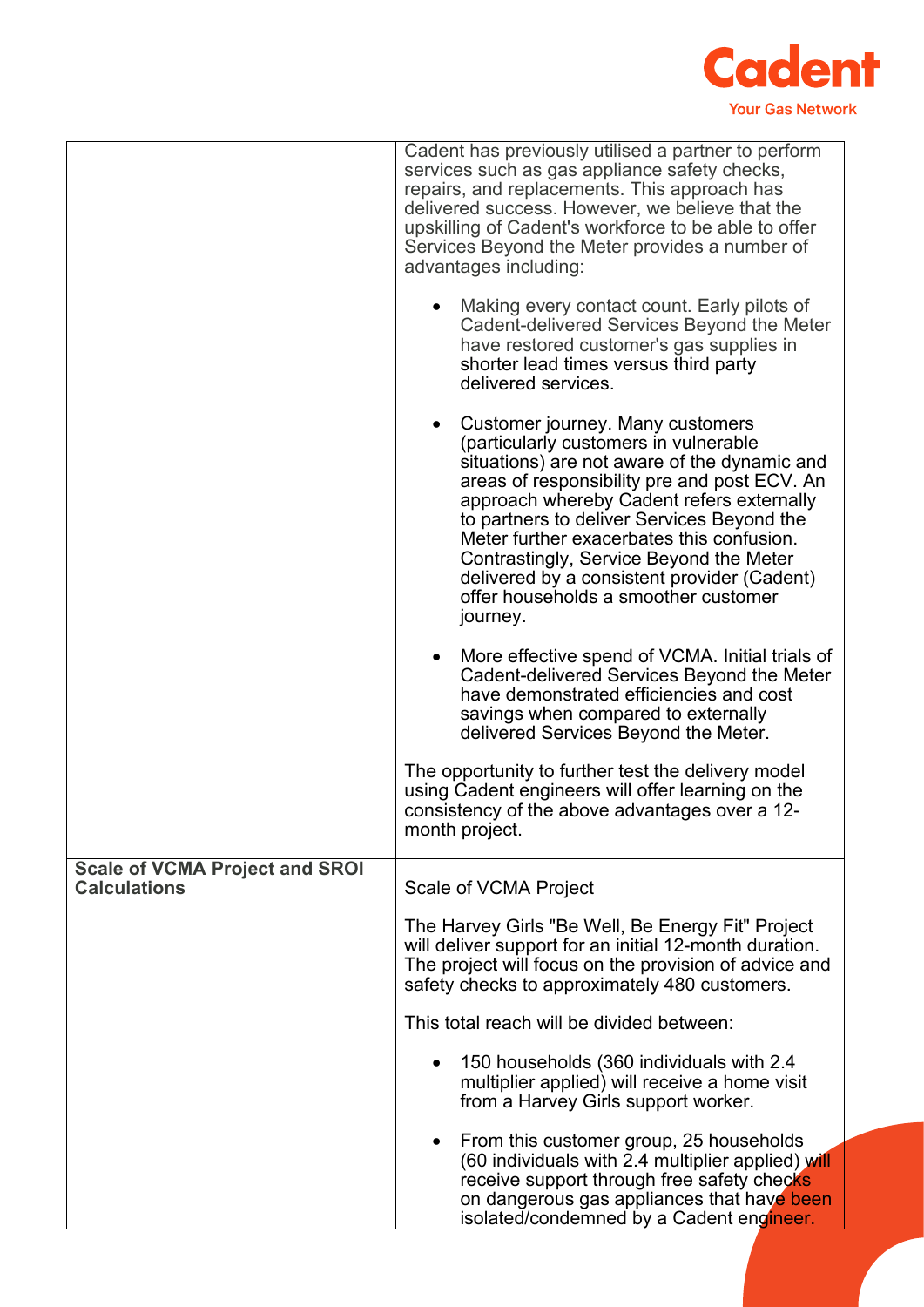

| 50 households (120 individuals with 2.4<br>multiplier applied) will receive practical<br>support with the use of slow cookers.<br>Additionally, these households will be offered<br>information on the potential financial,<br>efficiency and health benefits of slow<br>cooking. |
|-----------------------------------------------------------------------------------------------------------------------------------------------------------------------------------------------------------------------------------------------------------------------------------|
| Social Return on Investment Calculations                                                                                                                                                                                                                                          |
| Forecasted 5-year social return on<br>investment = $£312,619.98$                                                                                                                                                                                                                  |
| Forecasted 1-year social return on<br>$\bullet$<br>investment = $£35,502.316$                                                                                                                                                                                                     |
| Investment = $£33,777.10$                                                                                                                                                                                                                                                         |
| Forecasted total 5-year gross present value =<br>£346,397.08                                                                                                                                                                                                                      |
| Forecasted gross present value from the<br>$\bullet$<br>issuing energy/income advice = £228,475.25                                                                                                                                                                                |
| Forecasted gross present value from<br>providing carbon monoxide alarms and<br>education = $£2,945.72$                                                                                                                                                                            |
| Forecasted gross present value from<br>conducting safety checks on dangerous gas<br>appliances = $£93,397.11$                                                                                                                                                                     |
| Forecasted gross present value from<br>registering customers to the priority services<br>register = $£21,579$                                                                                                                                                                     |
| Gross present value from the issuing of<br>energy/income advice                                                                                                                                                                                                                   |
| The majority of Cadent's VCMA funding on this<br>project will be used by Harvey Girls to deliver home<br>visits through their team of family support workers.                                                                                                                     |
| The support workers will offer face to face support<br>to households with a variety of services including in-<br>home energy efficiency advice and income<br>maximisation.                                                                                                        |
| Cadent employed SROI consultants SIA Partners to<br>evaluate the average 5-year gross present value<br>from a series of energy advice and income<br>maximisation topics.                                                                                                          |
| For the purpose of calculating gross present value<br>to be delivery by the family support workers, we                                                                                                                                                                            |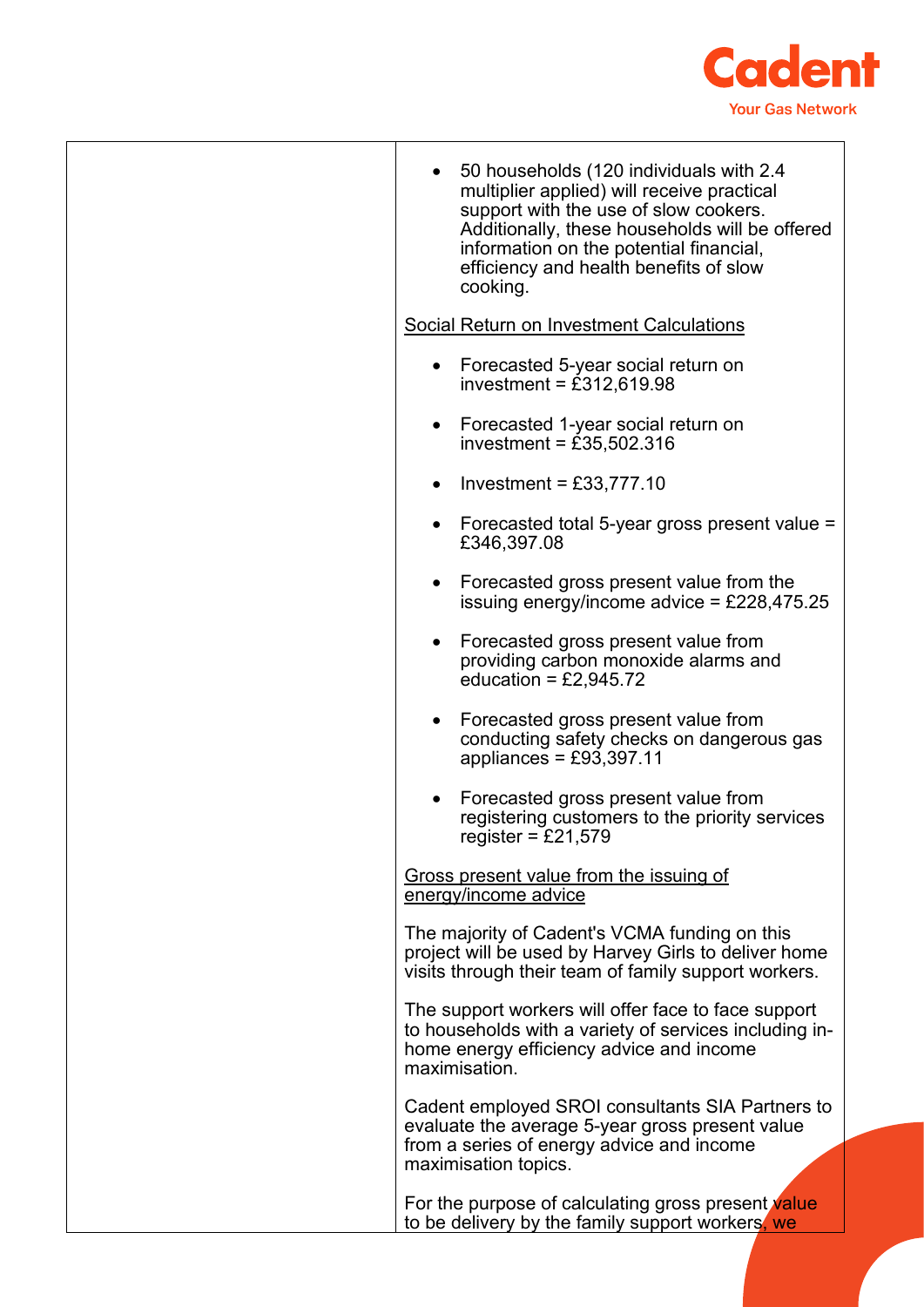

| have split the energy/income advice topics into the<br>following categories:                                                                                                                                                                                                                                                                                |
|-------------------------------------------------------------------------------------------------------------------------------------------------------------------------------------------------------------------------------------------------------------------------------------------------------------------------------------------------------------|
| Energy efficiency advice                                                                                                                                                                                                                                                                                                                                    |
| Efficient use of appliances = £367.77<br>Forecasted success rate $= 80\%$<br>Number of households forecasted to receive benefit<br>$= 120$<br>Forecasted 5-year gross present value =<br>£44,132.40                                                                                                                                                         |
| Heating/hot water controls = $£332.33$<br>Forecasted success rate $= 80\%$<br>Number of households forecasted to receive benefit<br>$= 120$<br>Forecasted 5-year gross present value =<br>£39,879.60                                                                                                                                                        |
| Income maximisation                                                                                                                                                                                                                                                                                                                                         |
| Income maximisation/benefits claim = £1717.11<br>Forecasted success rate $= 50\%$<br>Number of households forecasted to receive benefit<br>$= 75$<br>Forecasted 5-year gross present value =                                                                                                                                                                |
| £128,783.25                                                                                                                                                                                                                                                                                                                                                 |
| Warm Homes Discount = $£140.00$<br>Forecasted success rate $= 75\%$<br>Number of households forecasted to receive benefit<br>$= 112$<br>Forecasted 5-year gross present value = £15,680                                                                                                                                                                     |
| Harvey Girls staff are trained on issuing support on<br>the above topics and are also highly skilled in<br>identifying households that have previously not<br>received these types of assistance. This is reflected<br>by the success rate percentages, indicating the<br>proportion of households that expect to receive and<br>benefit from each service. |
| The project aims to reach a total of 150 households<br>(360 individuals with 2.4 multiplier applied).                                                                                                                                                                                                                                                       |
| The total 5-year gross present value expected to be<br>realised through the issuing of energy/income<br>advice is £228,475.25                                                                                                                                                                                                                               |
| Gross present value from issuing carbon monoxide<br>alarms and education                                                                                                                                                                                                                                                                                    |
| Analysis conducted by SIA Partners that contributed<br>towards Cadent's RIIO-2 business plans submission<br>evaluated the social return on investment generated                                                                                                                                                                                             |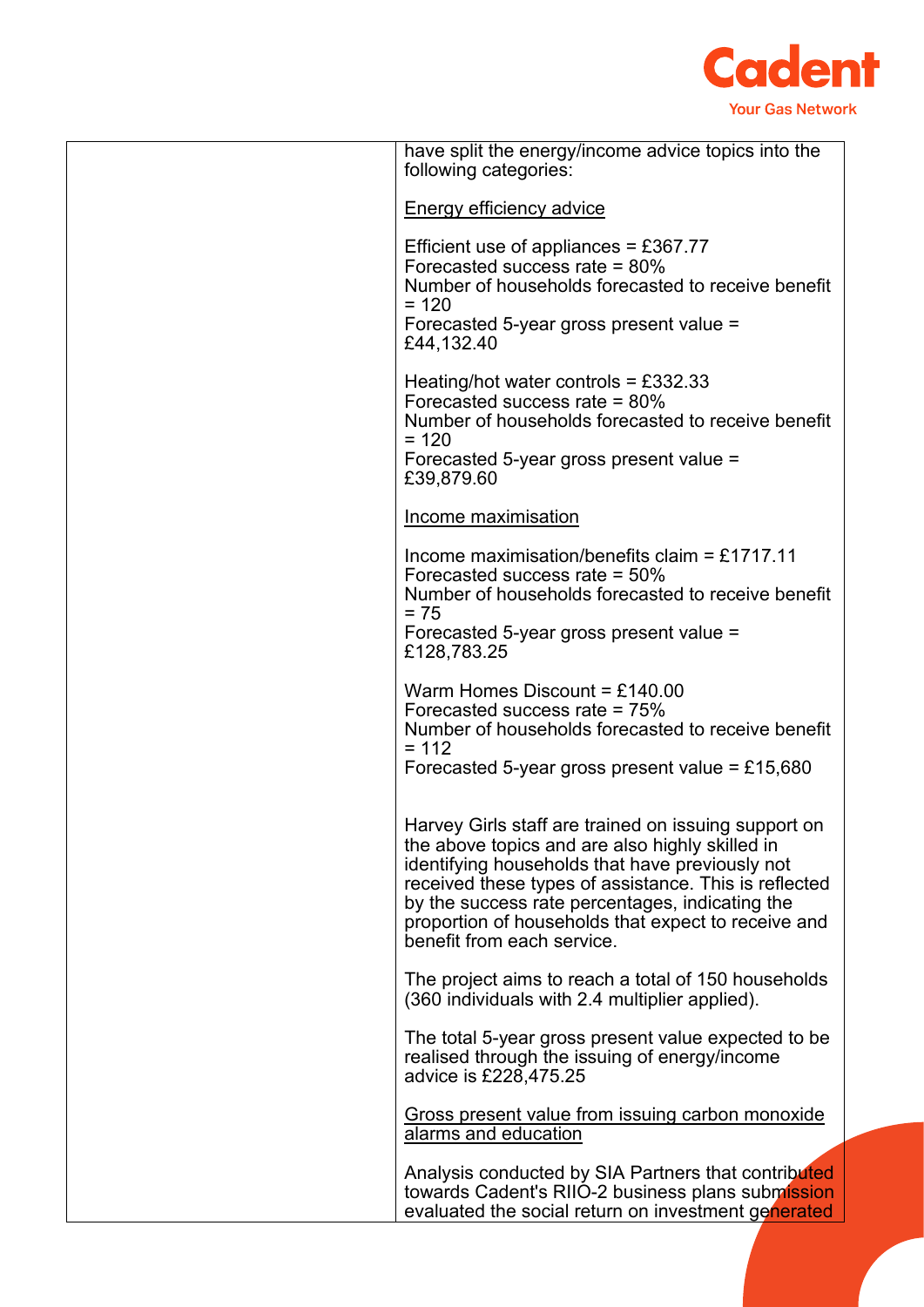

| by the issuing of carbon monoxide alarms and<br>education.                                                                                                             |
|------------------------------------------------------------------------------------------------------------------------------------------------------------------------|
| The Issuing of Carbon Monoxide Alarms                                                                                                                                  |
| We forecast that a 5-year gross present value of<br>£1,636.45 will be realised by issuing carbon<br>monoxide alarms.                                                   |
| The following assumptions have been made as part<br>of the below calculations:                                                                                         |
| • Each alarm that is provided will be installed<br>by the customer in their home. It is assumed<br>that all of the people that this initiative<br>reaches take action. |
| • The average household size in the UK is ${}^{8}2.4$<br>people.                                                                                                       |
| The Avoidance of A&E Visits due to CO Poisoning                                                                                                                        |
| • Approximately 150 households will receive a<br>carbon monoxide alarm through this project.                                                                           |
| The average household in the UK contains<br>2.4 people, giving a total project reach of 360<br>people.                                                                 |
| Statistics report that there are $94,000$ A&E<br>visits per year attributable to CO in England.                                                                        |
| The population of England is reported as<br>$1055,619,430$ , with the A&E visits linked to<br>CO representing 0.00719% of the population.                              |
| 0.00719% of 360 customers equates to<br>0.129 avoided A&E visits across the five<br>years of RIIO-GD2.                                                                 |
| • An A&E visit costs the NHS $^{11}$ £134 on<br>average, giving a total 5-year saving of<br>£17.35                                                                     |
| Social Return from a Reduction in Long Term<br><b>Hospital Visits Linked to CO</b>                                                                                     |
| Approximately 150 households will receive a<br>carbon monoxide alarm through this project.                                                                             |

<span id="page-15-1"></span><span id="page-15-0"></span><sup>8</sup> <https://www.ons.gov.uk/peoplepopulationandcommunity/birthsdeathsandmarriages/families/bulletins/familiesandhouseholds/2016>

[<sup>9</sup>https://assets.publishing.service.gov.uk/government/uploads/system/uploads/attachment\\_data/file/260211/Carbon\\_Monoxide\\_Letter\\_2013\\_FinalforPub.pdf](https://assets.publishing.service.gov.uk/government/uploads/system/uploads/attachment_data/file/260211/Carbon_Monoxide_Letter_2013_FinalforPub.pdf)

<span id="page-15-2"></span><sup>10&</sup>lt;sub>https://www.ons.gov.uk/peoplepopulationandcommunity/populationandmigration/populationestimates/datasets/populationestimatesforukenglandandwales<br><u>[scotlandandnorthernireland](https://www.ons.gov.uk/peoplepopulationandcommunity/populationandmigration/populationestimates/datasets/populationestimatesforukenglandandwalesscotlandandnorthernireland) (</u>2017 figure)<br>11 <sub>https://www.pssru.ac.uk/pub/</sub></sub>

<span id="page-15-3"></span>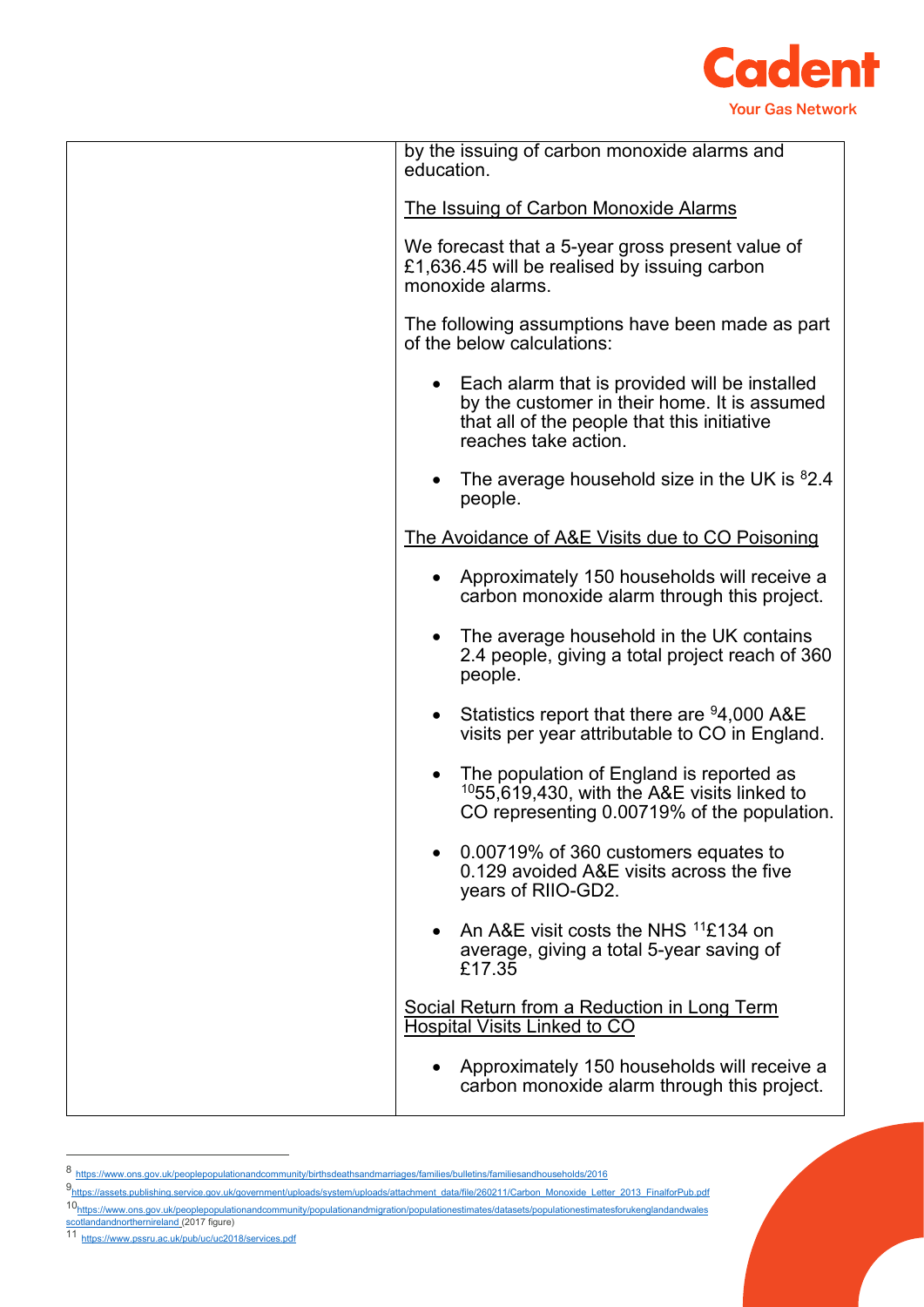

|           | The average household in the UK contains<br>2.4 people, giving a total project reach of 360<br>people.                                                                                                                                                                    |
|-----------|---------------------------------------------------------------------------------------------------------------------------------------------------------------------------------------------------------------------------------------------------------------------------|
| $\bullet$ | Statistics report that there are 12200 long-<br>term hospital visits each year attributable to<br>CO in England and Wales.                                                                                                                                                |
| $\bullet$ | The population of England and Wales is<br>reported as <sup>13</sup> 58,744,595, with long-term<br>hospital visits linked to CO representing<br>0.00034% of the population.                                                                                                |
| $\bullet$ | 0.00034% of 360 customers equates to<br>0.0061 avoided long-term visits across the<br>five years of RIIO-GD2.                                                                                                                                                             |
| $\bullet$ | A long-term hospital visit costs the NHS<br>£3,026 on average, giving a total 5 year<br>saving of £18.54.                                                                                                                                                                 |
|           | Social Return from a Reduction in Injuries Caused<br>by CO that Led to Time of Work                                                                                                                                                                                       |
| $\bullet$ | Approximately 150 households will receive a<br>carbon monoxide alarm through this project.                                                                                                                                                                                |
| $\bullet$ | The average household in the UK contains<br>2.4 people, giving a total project reach of 360<br>people.                                                                                                                                                                    |
| $\bullet$ | Statistics report that there are 200 long-term<br>hospital visits each year attributable to CO in<br>England and Wales.                                                                                                                                                   |
|           | The population of England and Wales is<br>reported as 58,744,595, with long-term<br>hospital visits linked to CO representing<br>0.00034% of the population. Customers<br>admitted to hospital long-term are likely to<br>take time off work as a result of their injury. |
| $\bullet$ | 0.00034% of 360 customers equates to<br>0.0061 customers avoiding time off work and<br>long-term visits across the five years of RIIO-<br>GD <sub>2</sub> .                                                                                                               |
|           | The cost of time off work as a result of an<br>injury costs £233.76 per occurrence. This<br>gives a total 5 year saving of £1.43.                                                                                                                                         |

<span id="page-16-0"></span><sup>12&</sup>lt;sub>https://assets.publishing.service.gov.uk/government/uploads/system/uploads/attachment\_data/file/260211/Carbon\_Monoxide\_Letter\_2013\_FinalforPub.pd</sub>

- <span id="page-16-1"></span><u>[f](https://assets.publishing.service.gov.uk/government/uploads/system/uploads/attachment_data/file/260211/Carbon_Monoxide_Letter_2013_FinalforPub.pdf)</u><br>13<sub>https://www.ons.gov.uk/peoplepopulationandcommunity/populationandmigration/populationestimates/datasets/populationestimatesforukenglandandwales<br>[scotlandandnorthernireland](https://www.ons.gov.uk/peoplepopulationandcommunity/populationandmigration/populationestimates/datasets/populationestimatesforukenglandandwalesscotlandandnorthernireland)\_(2017 figure)</sub>
-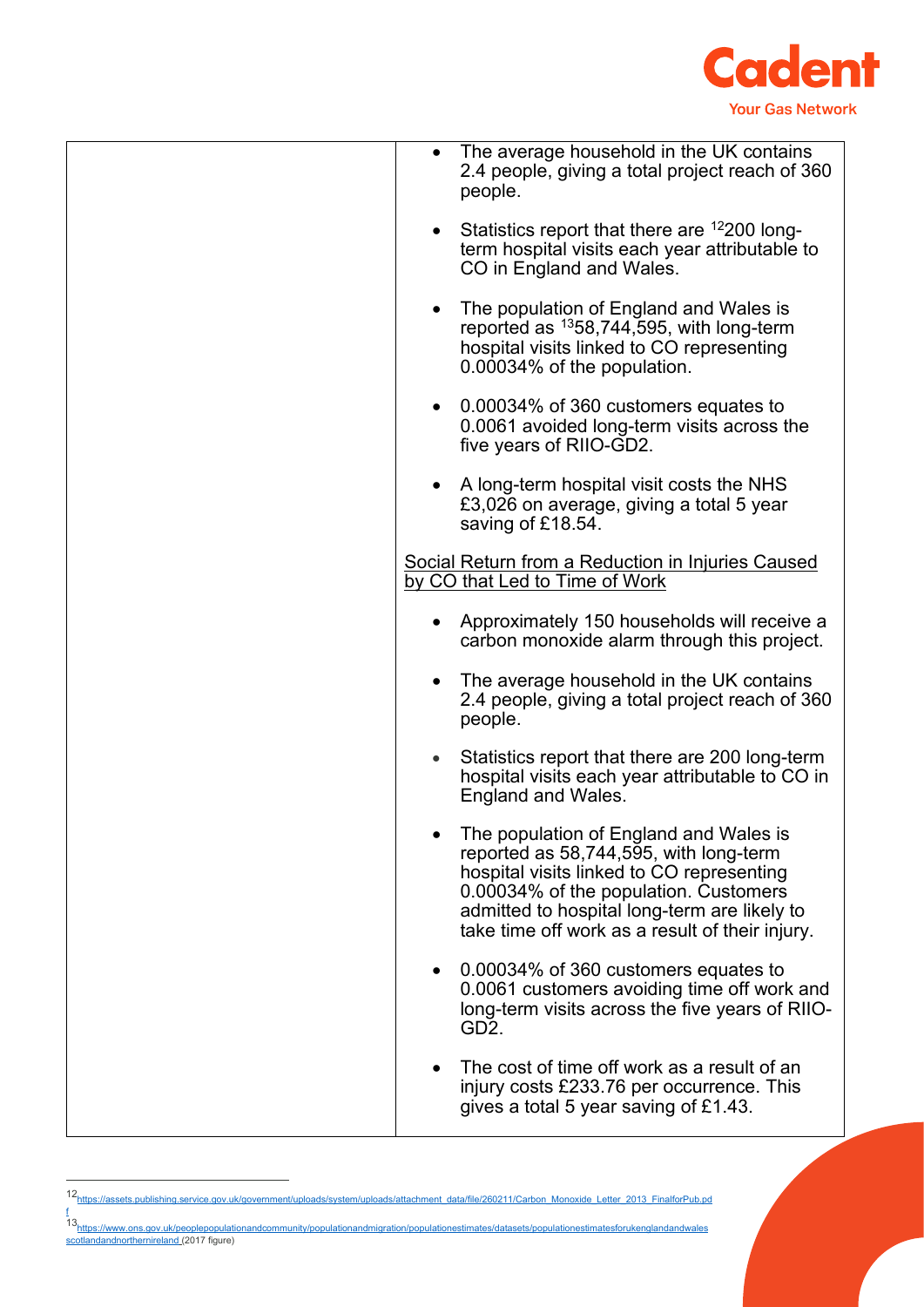

|           | Social Return from a Reduction in Deaths Linked to                                                                                            |
|-----------|-----------------------------------------------------------------------------------------------------------------------------------------------|
| <u>CO</u> |                                                                                                                                               |
|           | Cadent estimates that 150 households will<br>receive a carbon monoxide alarm through<br>this project.                                         |
|           | The average household in the UK contains<br>2.4 people, giving a total project reach of 360<br>people.                                        |
|           | Statistics report that there are <sup>14</sup> 30.3 deaths<br>per year in the UK linked to CO.                                                |
|           | The population of the UK is $1566,040,200$ ,<br>with deaths attributable to CO representing<br>0.0000459% of the population.                  |
|           | 0.0000459% of 360 customers equates to<br>0.0008 avoided fatalities linked to CO across<br>the 5-year period of RIIO-GD2.                     |
|           | The value of preventing a death to UK PLC is<br><sup>16</sup> £1,897,129. This gives a total five-year<br>value of £1,566.76.                 |
|           | Social Return from Avoided Ambulance Calls                                                                                                    |
|           | Cadent estimates that 150 households will<br>receive a carbon monoxide alarm through<br>this project.                                         |
|           | The average household in the UK contains<br>2.4 people, giving a total project reach of<br>$3,60$ people.                                     |
|           | • Sia Partners worked on an assumption that<br>*100% of patients who are taken to A&E due<br>to CO poisoning are transported by<br>ambulance. |
|           | Statistics report that there are 4,000 A&E<br>visits per year attributable to CO in England.                                                  |
|           | The population of England is reported as<br>1755,619,430, with the A&E visits linked to<br>CO representing 0.00719% of the population         |

<span id="page-17-0"></span><sup>14</sup> <http://www.co-gassafety.co.uk/wp-content/uploads/2019/01/Statistics-sheet-presspack-Jan-2019-18.01.19.pdf>

<sup>15</sup> <https://www.ons.gov.uk/peoplepopulationandcommunity/populationandmigration/populationestimates> (2017 figure)

<span id="page-17-2"></span><span id="page-17-1"></span><sup>16</sup> <https://www.gov.uk/government/statistical-data-sets/ras60-average-value-of-preventing-road-accidents>

<span id="page-17-3"></span><sup>17&</sup>lt;sub>https://www.ons.gov.uk/peoplepopulationandcommunity/populationandmigration/populationestimates/datasets/populationestimatesforukenglandandwales<br>[scotlandandnorthernireland](https://www.ons.gov.uk/peoplepopulationandcommunity/populationandmigration/populationestimates/datasets/populationestimatesforukenglandandwalesscotlandandnorthernireland) (2017 figure)</sub>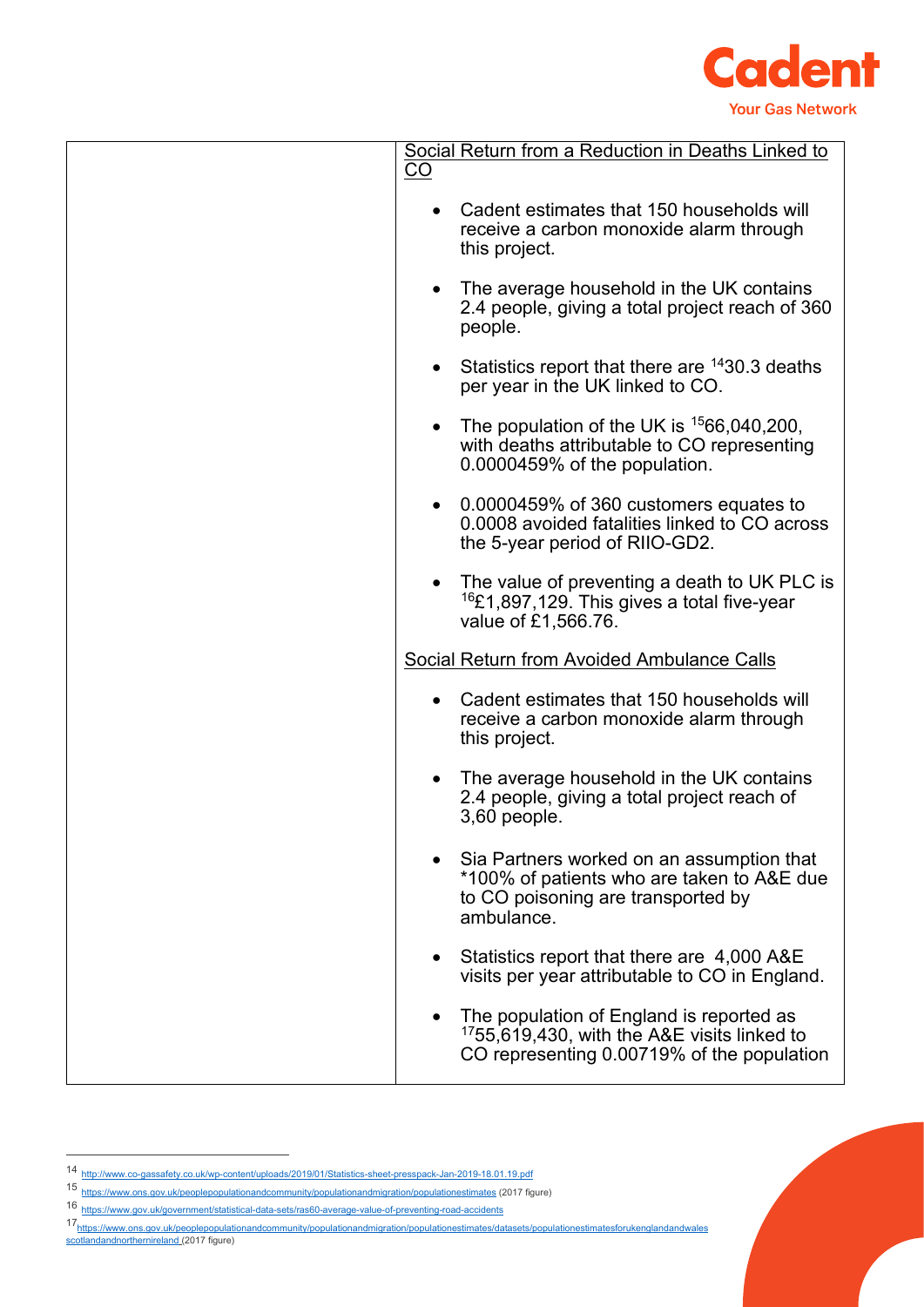

| 0.00719% of 360 customers equates to<br>$\bullet$<br>0.129 avoided A&E visits across the five<br>years of RIIO-GD2.                                                                                                                                                                                                                                                                                          |
|--------------------------------------------------------------------------------------------------------------------------------------------------------------------------------------------------------------------------------------------------------------------------------------------------------------------------------------------------------------------------------------------------------------|
| The average cost of an ambulance call is<br>£250, giving a total 5-year saving of £32.36.                                                                                                                                                                                                                                                                                                                    |
| The issuing of carbon monoxide education                                                                                                                                                                                                                                                                                                                                                                     |
| We forecast that a 5-year gross present value of<br>£1,309.27 will be realised by issuing carbon<br>monoxide education                                                                                                                                                                                                                                                                                       |
| Sia Partner's also evaluated the levels of social<br>return that can be expected from educating<br>customers on the signs, symptoms, and dangers of<br>carbon monoxide.                                                                                                                                                                                                                                      |
| Each household that received an alarm will also<br>receive 1-2-1 education on the signs, symptoms<br>and dangers of CO.<br>The analysis found that social return could be<br>identified from the same sources and calculations<br>as CO alarms (avoided A&E visits, avoided long-<br>term hospital visits, avoided time off work due to<br>injury, avoided CO-related deaths and avoided<br>ambulance call). |
| However, a retention rate must be applied, as it is<br>not reasonable to expect all customers to<br>understand and utilise the safety information issued<br>by the Harvey Girls family support workers.                                                                                                                                                                                                      |
| A retention rate of 80% has been applied to the<br>project, meaning that 8 out of 10 households will<br>retain the information issued as part of the CO<br>education.                                                                                                                                                                                                                                        |
| The below social return is forecast based on an<br>80% retention rate:                                                                                                                                                                                                                                                                                                                                       |
| Gross present value from the Avoidance of A&E<br>Visits due to CO Poisoning                                                                                                                                                                                                                                                                                                                                  |
| • Forecasted 5-year gross present value =<br>£13.88                                                                                                                                                                                                                                                                                                                                                          |
| Gross present value from a Reduction in Long Term<br><b>Hospital Visits Linked to CO</b>                                                                                                                                                                                                                                                                                                                     |
| • Forecasted 5-year gross present value $=$<br>£14.84                                                                                                                                                                                                                                                                                                                                                        |
| Gross present value from a Reduction in Injuries<br>Caused by CO that Led to Time of Work                                                                                                                                                                                                                                                                                                                    |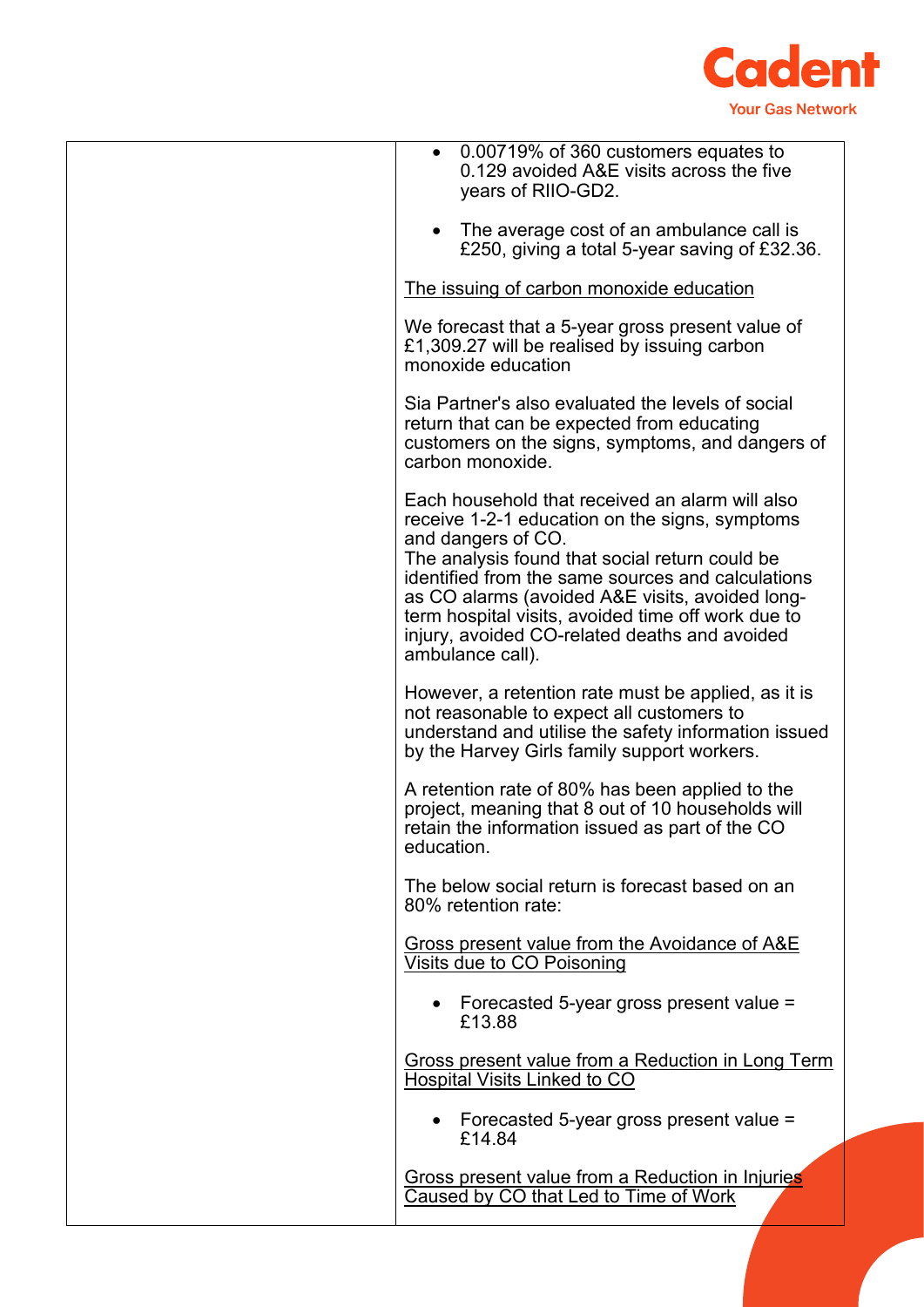

| • Forecasted 5-year gross present value $=$<br>£1.26                                                                                                                                                                                                                                          |
|-----------------------------------------------------------------------------------------------------------------------------------------------------------------------------------------------------------------------------------------------------------------------------------------------|
| Gross present value from a Reduction in Deaths<br>Linked to CO                                                                                                                                                                                                                                |
| • Forecasted 5-year gross present value $=$<br>£1,253.41                                                                                                                                                                                                                                      |
| <b>Gross present value from Avoided Ambulance Calls</b>                                                                                                                                                                                                                                       |
| • Forecasted 5-year gross present value $=$<br>£25.89                                                                                                                                                                                                                                         |
| Conducting safety checks on dangerous gas<br>appliances                                                                                                                                                                                                                                       |
| We forecast that a 5-year gross present value of<br>£93,397.11 will be realised through this section of<br>the project.                                                                                                                                                                       |
| This element of the project centres on Cadent<br>engineer conducting gas safety checks on<br>appliances in the homes of 25 customers. These<br>customers do not have the financial means to<br>purchase gas appliance<br>servicing/repairs/replacements through their own<br>financial means. |
| Harvey Girls staff will identify dangerous appliances<br>that are poorly maintained and have not been<br>serviced in a number of years. The appliances will<br>range in type between gas central heating boilers,<br>gas fires and gas cookers/hobs.                                          |
| As part of RIIO-GD2 business plan formations,<br>Cadent commissioned consultancy firm Sia<br>Partners to evaluate the gross present value to be<br>realised from repairing/replacing dangerous gas<br>appliances.                                                                             |
| This project shares similarities in that the customer's<br>appliances will be confirmed as safe (in the event<br>they pass the safety check) or repaired or replaced<br>(if further work is required).                                                                                        |
| Both scenarios result in a customer's gas supply<br>being maintained and their appliance safely<br>operating in the years to come.                                                                                                                                                            |
| Sia Partners split the social benefits of<br>repairing/replacing gas appliances into the following<br>categories:                                                                                                                                                                             |
| Avoided deaths caused by CO poisoning                                                                                                                                                                                                                                                         |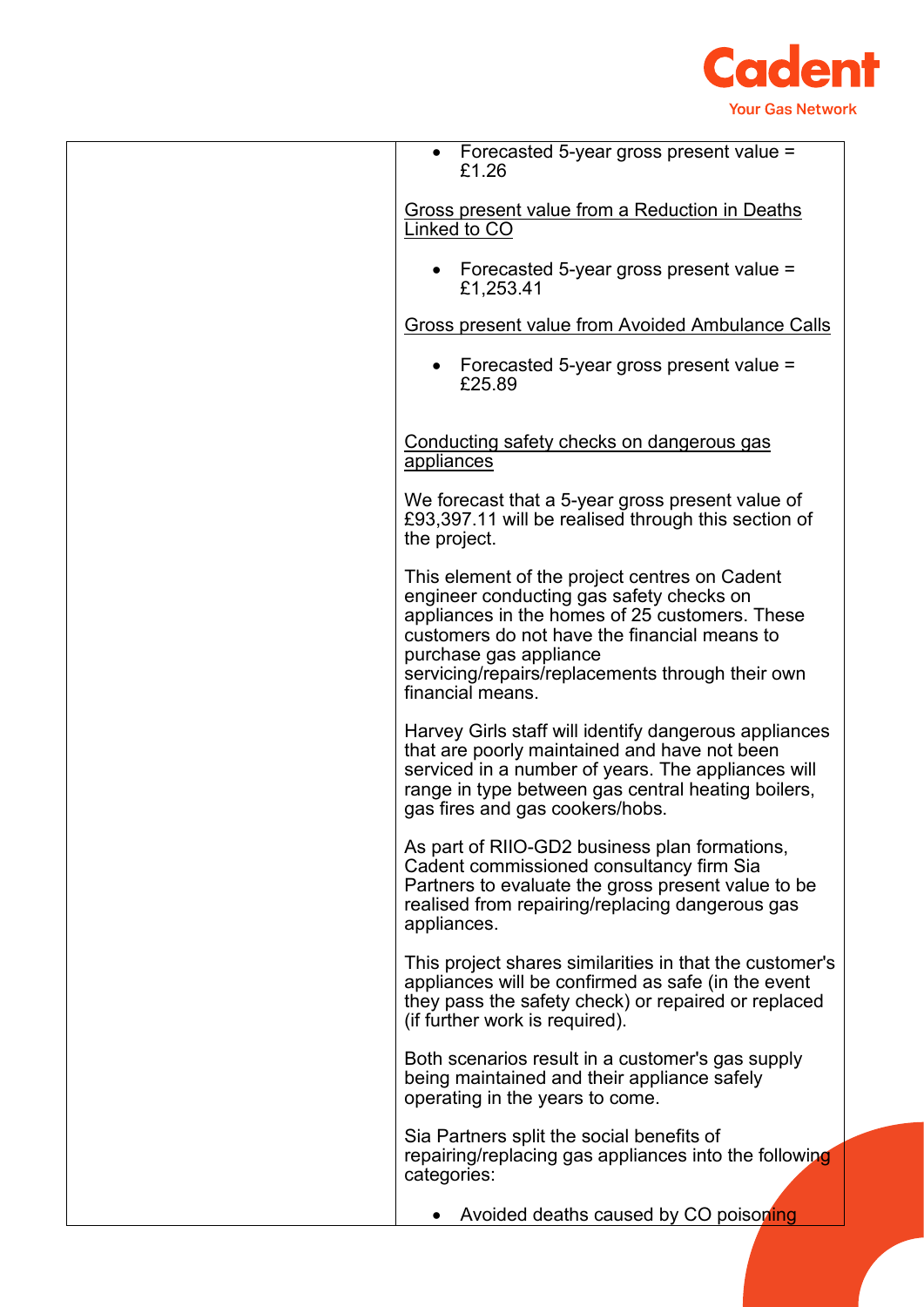

| • Avoided long-term hospital stays<br>Reduced risk of illness through living in a<br>warm home<br>Reduced risk of excess winter death through<br>living in a warm home<br>25 households will receive this service through the<br>initial 12-months of the project.                  |
|-------------------------------------------------------------------------------------------------------------------------------------------------------------------------------------------------------------------------------------------------------------------------------------|
| Sia Partner's evaluations focus on the repair and<br>replacement of appliances that are sources of heat.                                                                                                                                                                            |
| Cadent has used an assumption that 50% of the<br>properties visited will have a dangerous gas<br>appliance that is a source of heat and will require<br>checking for safety. This equates to a total of 13 gas<br>appliances that are a source of heat being checked<br>for safety. |
| Avoided carbon monoxide related deaths                                                                                                                                                                                                                                              |
| The safety check and subsequent<br>repair/replacement of gas appliances will<br>eliminate any risk of carbon monoxide<br>poisoning for five years post-repair.                                                                                                                      |
| On average, 30.3 UK deaths on an annual<br>basis are caused by CO poisoning.                                                                                                                                                                                                        |
| The estimated population of the UK is<br>66,040,200.                                                                                                                                                                                                                                |
| The percentage of the UK population that<br>may experience a CO-related death on an<br>annual basis is equal to 0.00005%.                                                                                                                                                           |
| Assuming the average size of a household is<br>2.4 people, we would expect the initiative to<br>impact 13 households $*$ 2.4 people = 31.2<br>people.                                                                                                                               |
| • Therefore, this initiative can expect to yield a<br>benefit in the form of foregone deaths due to<br>CO poisoning of 31.2 * (30.3 / 66,040,200) =<br>0.000071 people over five years post-repair.                                                                                 |
| The value of a prevented fatality in the UK is<br>£1,897,129.00. This equates to a 5-year<br>social benefit of 0.000071 people *<br>£1,897,129.00 = £136.                                                                                                                           |
| Avoided CO-related hospital admissions (long term                                                                                                                                                                                                                                   |
| <u>stay)</u>                                                                                                                                                                                                                                                                        |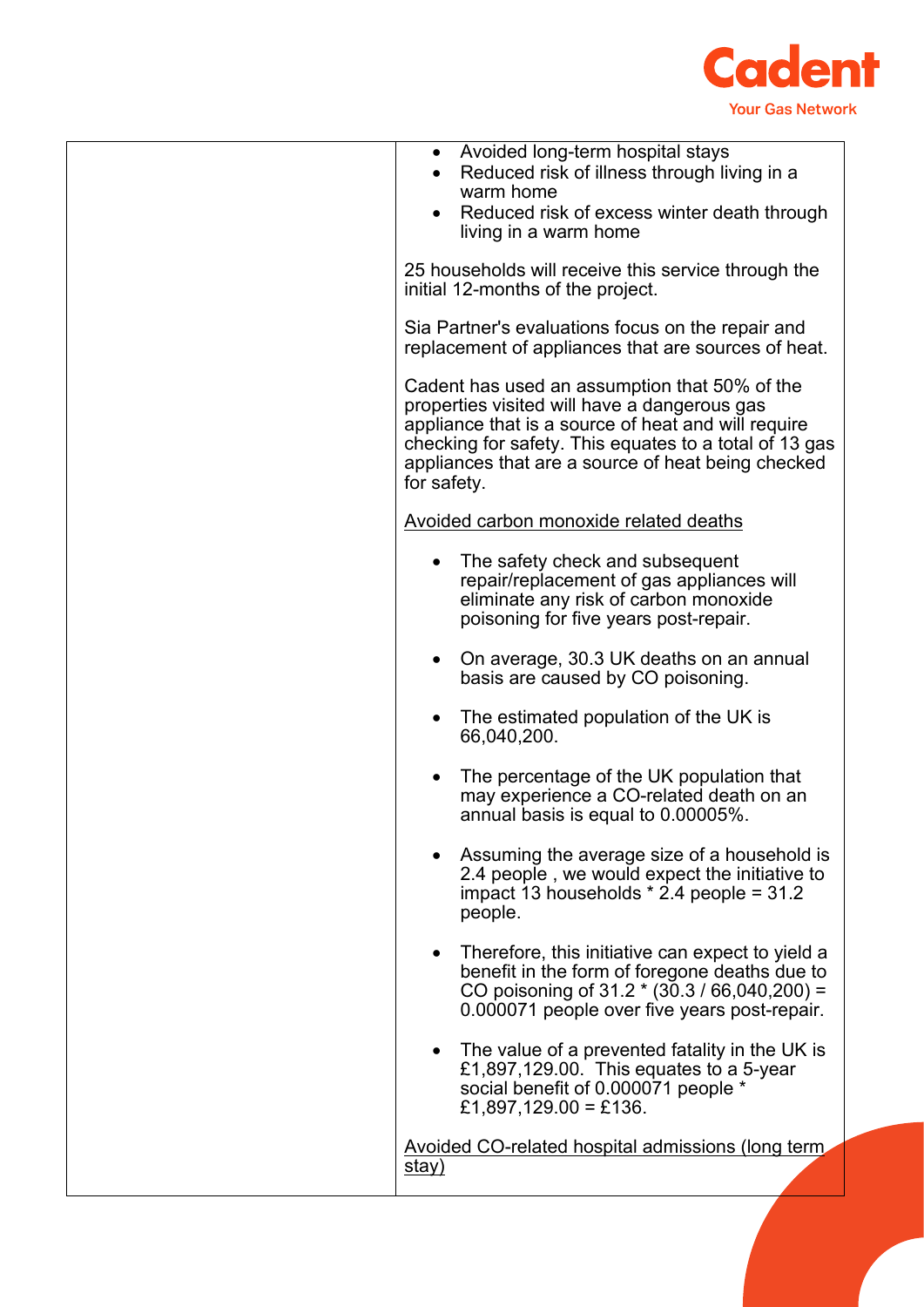

| On average, 200 people are hospitalised in<br>$\bullet$<br>England & Wales each year due to CO<br>poisoning.                                                                                                                    |
|---------------------------------------------------------------------------------------------------------------------------------------------------------------------------------------------------------------------------------|
| The estimated population of England &<br>$\bullet$<br>Wales is 58,744.595.                                                                                                                                                      |
| The percentage of the England & Wales<br>$\bullet$<br>population that may be hospitalised due to<br>CO poisoning on an annual basis is equal to<br>$0.00034\%$ .                                                                |
| Therefore, this initiative can expect to yield a<br>$\bullet$<br>benefit in the form of a foregone CO-related<br>hospitalisation to $31.2 * (200 / 58,744,595) =$<br>0.00053 people over five year post-repair.                 |
| The average cost of a long-term hospital stay<br>$\bullet$<br>is £3,026.00. This equates to a 5-year social<br>benefit of 0.00053 $*$ £3,026.00 = £1.61                                                                         |
| Comfortable and warm homes reduce the likelihood<br>of illness                                                                                                                                                                  |
| • Visits to GP's for respiratory tract infections<br>increase by up to <sup>18</sup> 19% for every one<br>degree drop in mean temperature below 5°C<br>in homes.                                                                |
| • We have assumed that the success rate is<br>19%, that is, without the initiative the<br>customers would experience at least a 19%<br>higher risk of respiratory tract infections<br>requiring at least one visit to their GP. |
| Therefore, the initiative can expect to yield a<br>benefit in the form of reduced risk of illness to<br>19% $*$ 31.2 people = 29.64 fewer visits to the<br>GP over a 5-year period.                                             |
| The average cost of a GP consultation<br>$\bullet$<br>lasting $9.22$ minutes is $^{19}E37.00$ . This<br>equates to a total social benefit of £1,096.68<br>over a 5-year period post-repair.                                     |
| Comfortable and warm homes reduce the likelihood<br>of excess winter deaths                                                                                                                                                     |
| In 2017/2018, $2016,980$ excess winter deaths<br>in the UK were attributable to cold housing<br>conditions.                                                                                                                     |

 $18$  [https://fingertips.phe.org.uk/documents/Fuel\\_poverty\\_health\\_inequalities.pdf](https://fingertips.phe.org.uk/documents/Fuel_poverty_health_inequalities.pdf) (2014)

<span id="page-21-1"></span><span id="page-21-0"></span><sup>19</sup> <https://www.pssru.ac.uk/pub/uc/uc2017/community-based-health-care-staff.pdf> (2017)

<span id="page-21-2"></span><sup>20</sup> https://www.e3g.org/news/media-room/17000-people-in-the-uk-died-last-winter-due-to-cold-housing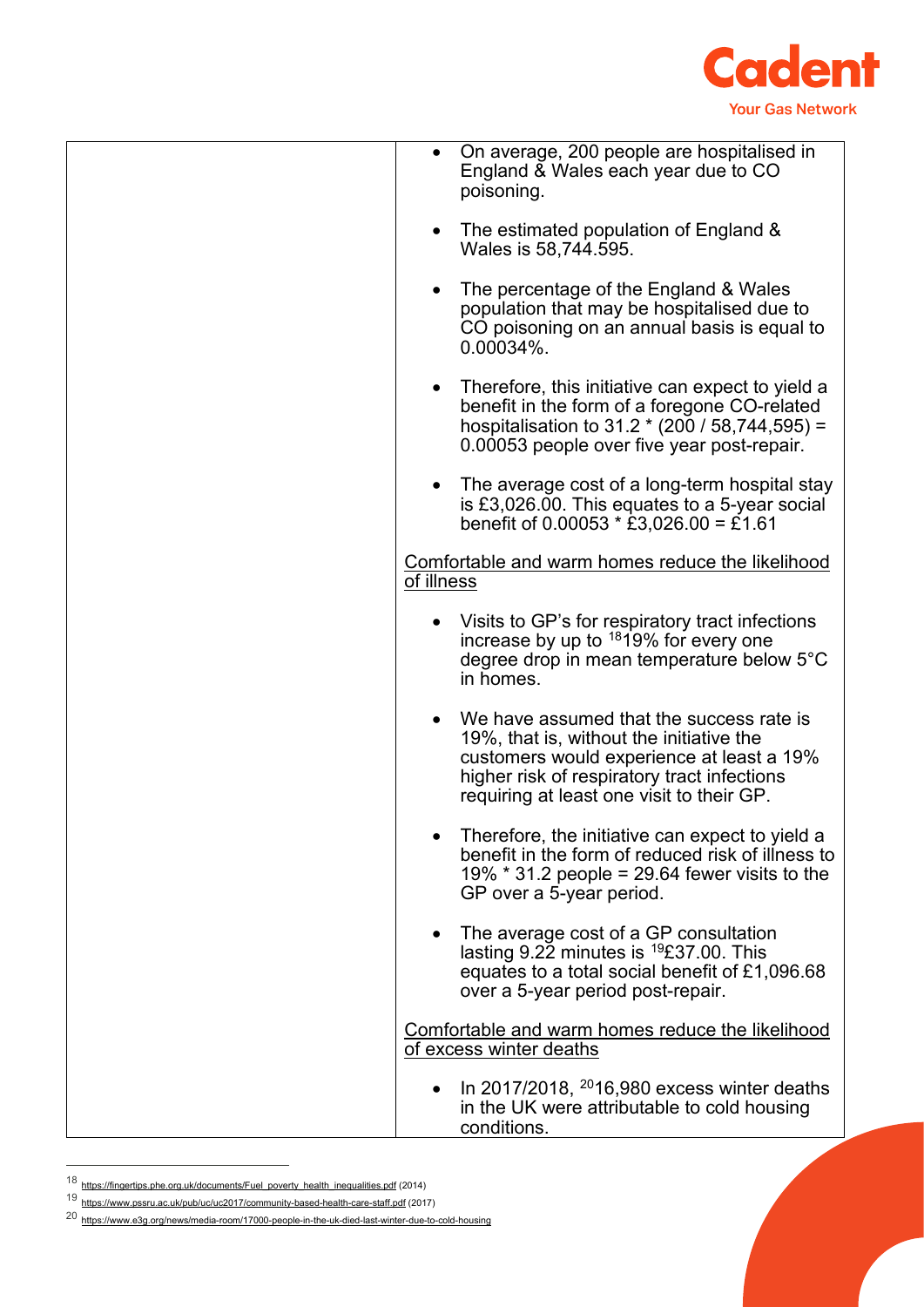

|                                                                            | The estimated population of England &<br>Wales is 58,744,595.                                                                                                                                                                       |
|----------------------------------------------------------------------------|-------------------------------------------------------------------------------------------------------------------------------------------------------------------------------------------------------------------------------------|
|                                                                            | The likelihood of an excess winter death in<br>$\bullet$<br>England & Wales is therefore 16,980 /<br>$58,744,595 = 0.02875\%$ .                                                                                                     |
|                                                                            | Therefore, the initiative can expect to yield a<br>$\bullet$<br>benefit in the form of avoided excess winter<br>deaths to $0.02875\%$ of 31.2 people = 0.0449<br>people over a 5-year period post-repair.                           |
|                                                                            | • The value of a prevented fatality in the UK is<br>£1,897,129. This equates to a total social<br>benefit of £85,091 over a 5-year period post<br>repair.                                                                           |
|                                                                            | <b>Priority services register</b>                                                                                                                                                                                                   |
|                                                                            | Harvey Girls family support workers will offer<br>awareness and a means of registering to the priority<br>services register as part of their home visits.                                                                           |
|                                                                            | Cadent has forecasted that approximately 150<br>households will be supported with registration to the<br>priority services register.                                                                                                |
|                                                                            | Cadent employed consultants from SIA Partners to<br>evaluate the average gross present value to be<br>realised by registering a household to the priority<br>services register.                                                     |
|                                                                            | SIA Partners cited the DNO proxy bank value of<br>£35, linked to the average cost of a stress<br>management course - priority services register<br>registration provides additional support during an<br>outage and reduces stress. |
|                                                                            | SIA Partner's attributed a value of £143.89 as the 5-<br>year gross present value of priority services register<br>registration.                                                                                                    |
|                                                                            | 150 households each receiving this value equates<br>to a total gross present value of £21,579                                                                                                                                       |
| <b>VCMA Project Start and End Date</b>                                     | Project start date: 01/10/2021                                                                                                                                                                                                      |
|                                                                            | Project end date: 30/09/2022                                                                                                                                                                                                        |
| <b>Geographical Area</b>                                                   | The project will be delivered in East Staffordshire<br>communities situated in Cadent's Eastern Network.                                                                                                                            |
| <b>Remaining Amount in the</b><br><b>Allowance at Time of Registration</b> | To be confirmed upon Director of Sustainability and<br>Social Purpose sign-off.                                                                                                                                                     |